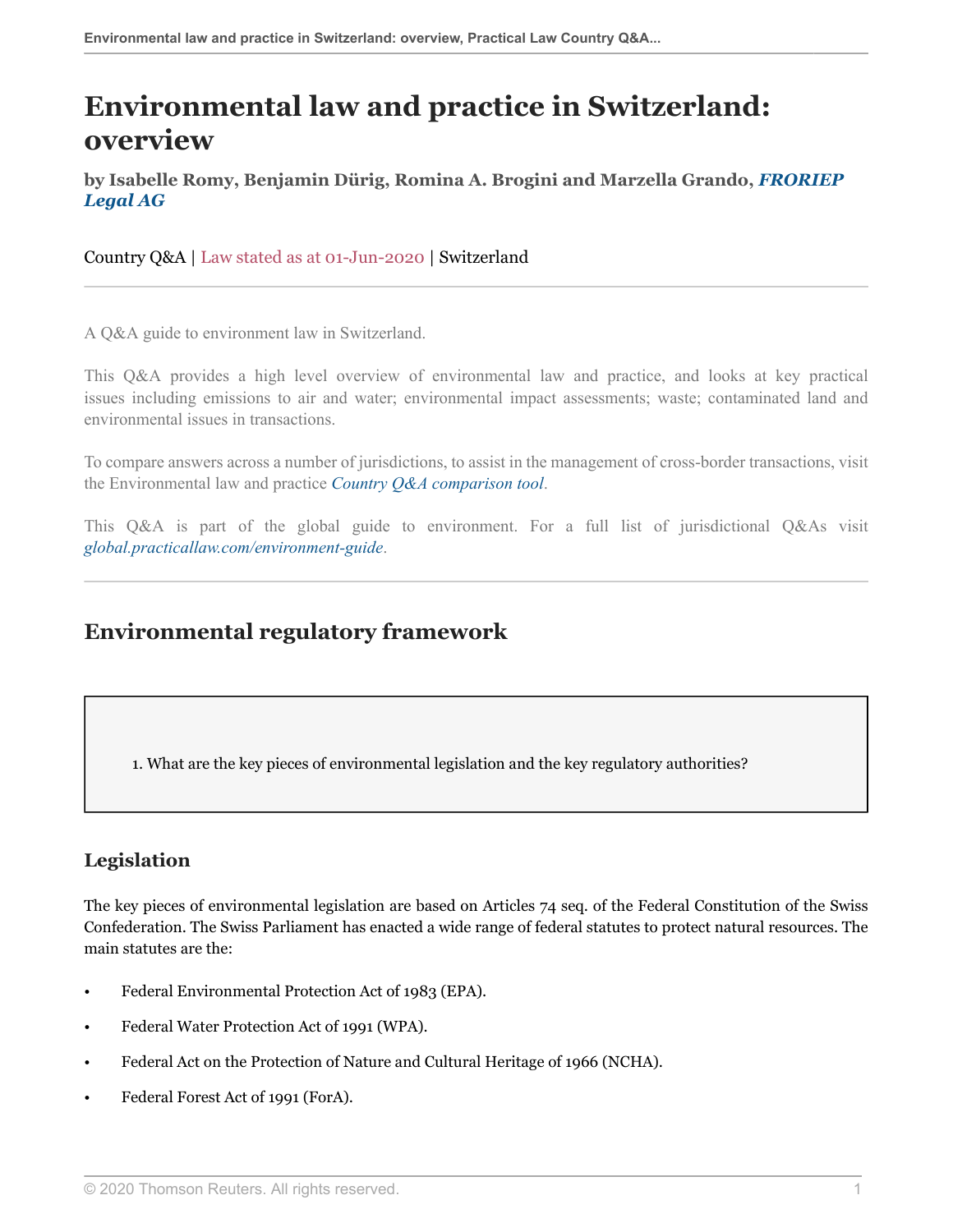- Federal Agriculture Act of 1998 (AgricA).
- Federal Act on Non-Human Gene Technology of 2003 (GTA).
- Federal Act on the Reduction of CO2 Emissions of 2011 (CO2 Act).

The Federal Council enacts the complementing ordinances.

European Union (EU) environmental regulations do not directly apply to Switzerland, as Switzerland is not a member of the EU. However, Switzerland maintains extensive co-operative relations with the EU, including with regard to the harmonisation of environmental legislation. Further, Switzerland is a party to numerous international environmental agreements (*see [Question 9](#page-6-0)*).

The Swiss Civil Code of 1907 (CC) contains rules that apply to the abatement of nuisances such as water or air pollution, as well as noise (for example, Articles 679 and 684 CC regarding liability of landowners).

In Switzerland, environmental protection law focuses on preventing environmentally harmful activities as well as on abating and remediating environmental harms. Further, several federal statutes (such as the EPA and the WPA) provide criminal sanctions (fines or imprisonment) for deliberate or negligent infringement of specific duties under the relevant statutes. Both natural persons and legal entities can be sanctioned.

### **Regulatory authorities**

The cantons are responsible for implementing the federal statutes and ordinances, except where the law attributes this duty to the Confederation. The cantons enact the appropriate legislation.

## **Regulatory enforcement**

2. To what extent do regulators enforce environmental requirements?

The intensity of enforcement can differ from canton to canton, but environmental legislation is generally implemented strictly, both at the federal and cantonal levels. The Federal Office for the Environment (FOEN) and the cantonal authorities are constantly striving to strengthen the level of enforcement. For the purpose of enforcement, administrative authorities can request all necessary information from the operators and can also rely on the usual data and information compiled in the due course of monitoring compliance. They can issue injunctions and orders that may be challenged in legal proceedings.

## **Environmental NGOs**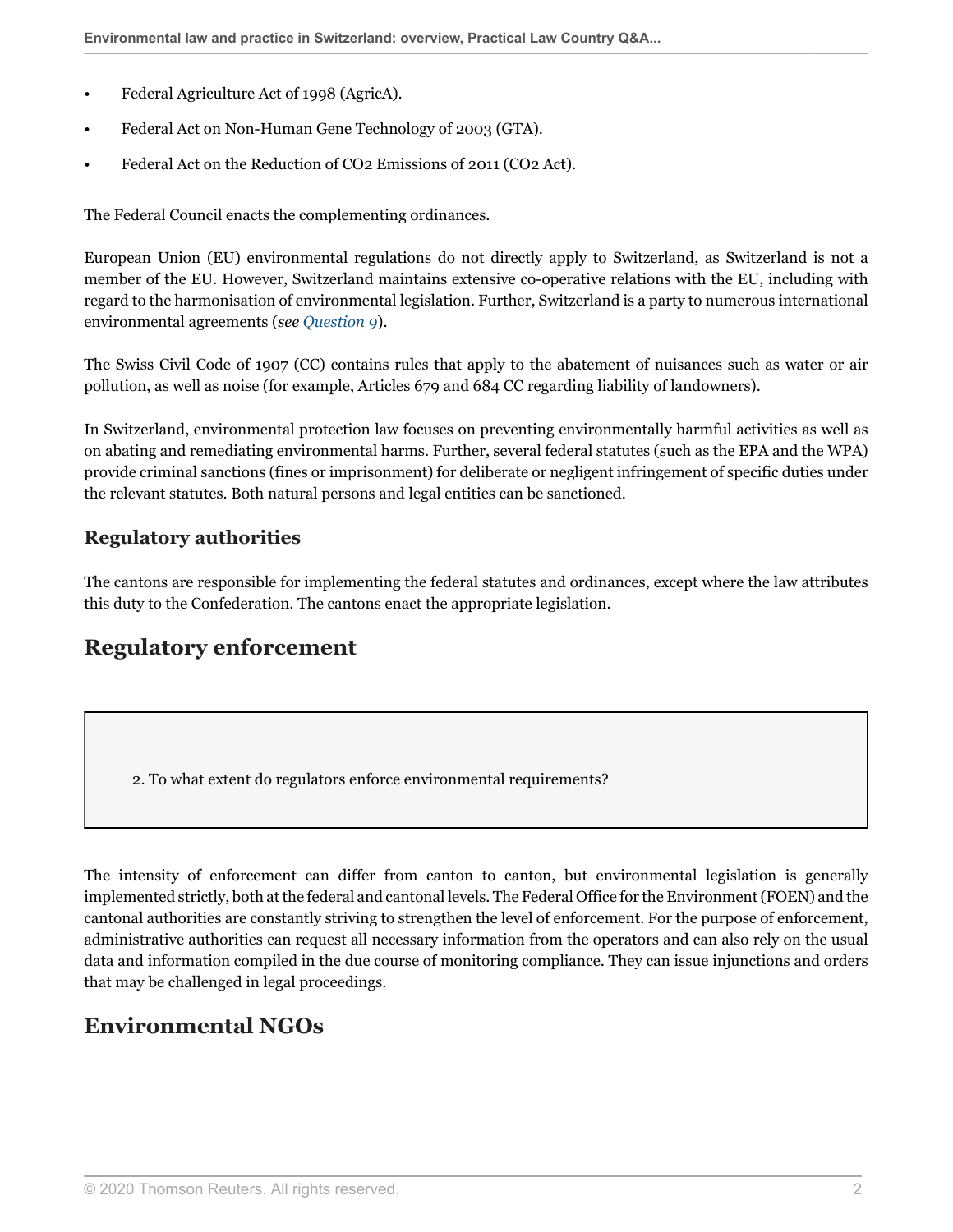<span id="page-2-1"></span>3. To what extent are environmental non-governmental organisations (NGOs) and other pressure groups active?

NGOs and other pressure groups are active in Switzerland. They participate in the legislative process, exert influence on the formation of public opinion and initiate legal proceedings. The main environmental NGOs and other pressure groups that are active in Switzerland are:

- The World Wide Fund For Nature (WWF).
- The Swiss Heritage Society.
- The Swiss Foundation for Landscape Conservation.
- Greenpeace.
- The Swiss Planning Association (EspaceSuisse).
- The Swiss Alpine Club.
- The Traffic Club of Switzerland (VCS).

About 30 environmental protection organisations have a statutory standing to appeal rulings and decisions of the federal or cantonal authorities within the scope of the Federal Environmental Protection Act (EPA), the Federal Act on the Protection of Nature and Cultural Heritage (NCHA) and the Federal Act on Non-Human Gene Technology (GTA).

## **Environmental permits**

<span id="page-2-0"></span>4. Is there a permitting regime for polluting emissions to land, air and water? Can companies apply for a single environmental permit for all activities on a site or do they have to apply for separate permits?

## **Integrated/separate permitting regime**

There is no integrated permitting regime.

Numerous industrial activities having a potential impact on the environment require specific authorisations under the Federal Environmental Protection Act (EPA) or other federal statutes and their ordinances. Further, all construction and infrastructure projects must comply with the requirements set by the spatial planning law and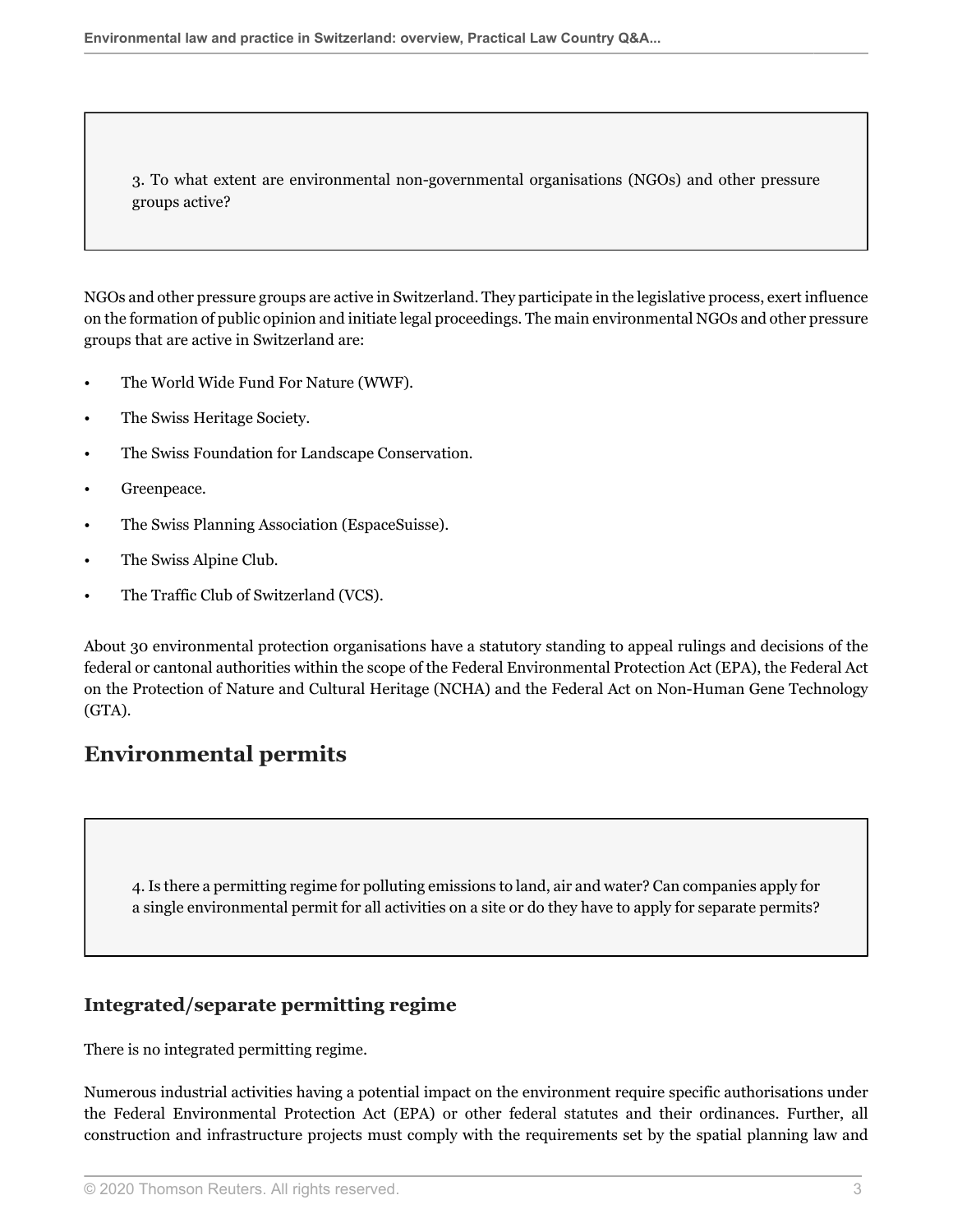with all relevant environmental regulations. The planning authorities must also integrate the requirements of environmental regulations into the zoning and planning instruments.

### **Single/separate permits**

Companies cannot apply for one single environmental permit for all activities on a site. Pollution prevention and pollution control require a co-ordination between various regulatory and compliance authorities, as well as between the Swiss Confederation and the cantons.

The authorities apply the principle of co-ordination, which requires that the issuance of the various permits and the compliance with all environmental rules applicable to a project must be co-ordinated both procedurally and in substance.

5. What is the framework for the environmental permitting regime?

There is no integrated permitting regime (*see [Question 4](#page-2-0)*).

## **Water pollution and abstraction**

<span id="page-3-0"></span>6. What is the regulatory regime for water pollution (whether part of an integrated regime or separate)?

The Water Protection Act (WPA), supplemented by ordinances, applies to all public and private surface and underground waters. The Water Protection Ordinance (WPO) has recently been revised to improve the protection of drinking water and as of 1 April 2020, stricter thresholds were introduced for twelve pesticides that are particularly harmful for aquatic organisms as well as, newly, for three medicinal substances.

The Federal Fishing Act of 1991 (FFA) includes further water protection provisions.

#### **Permits and regulator**

The following activities require a permit issued by the competent cantonal authorities:

• Discharging or infiltrating polluted wastewater into a body of water.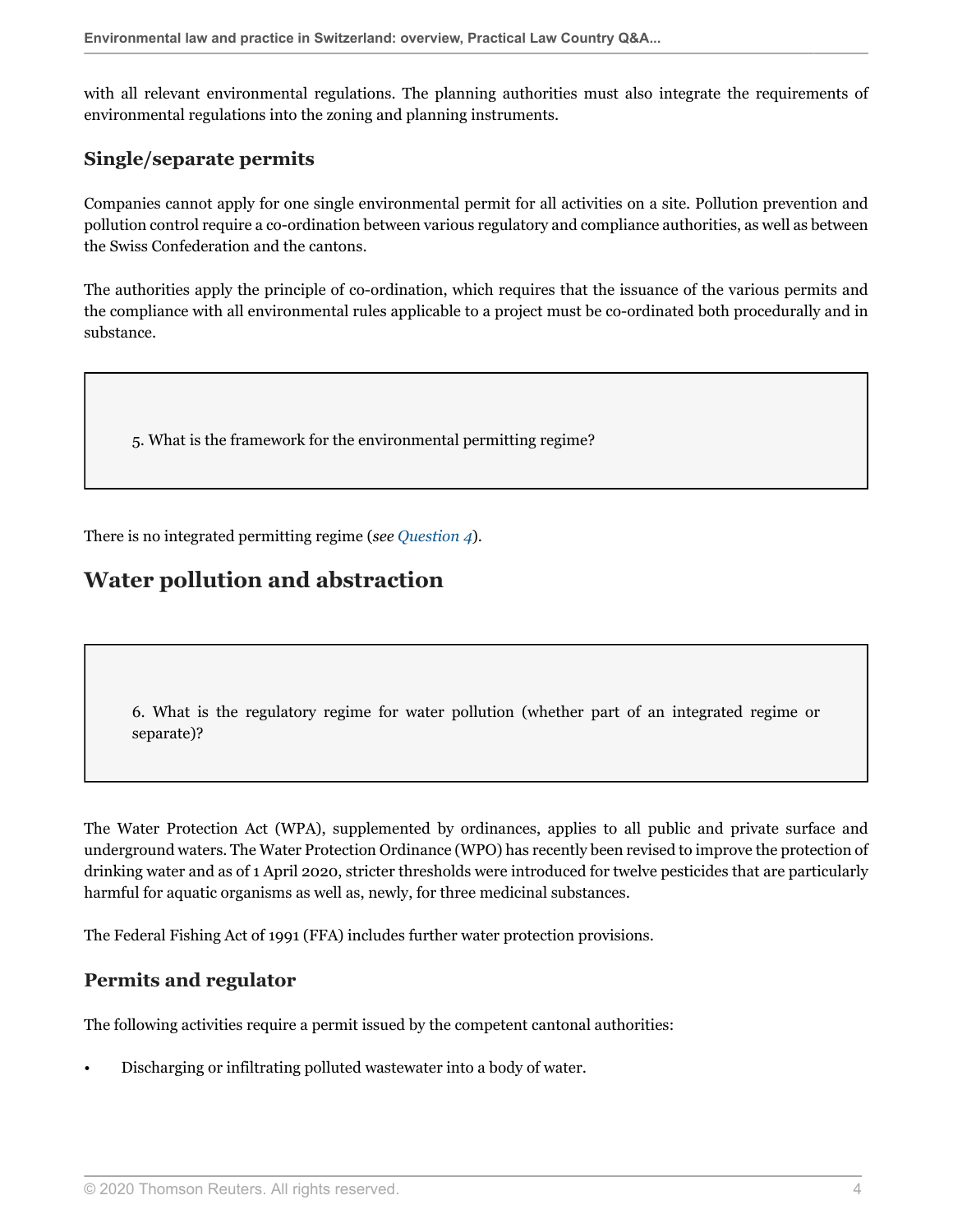- Constructing and converting buildings and installations (including operations such as excavations, earthworks and similar works) in areas that are particularly vulnerable, if they may pose a risk to the waters.
- Drawing water from a watercourse with permanent flow (if the activity goes beyond normal use).
- Drawing water from a lake or groundwater body, which significantly affects the water flow of watercourse with a permanent water flow (if the activity goes beyond normal use).
- Flushing out and emptying impoundments.
- Extracting gravel, sand and other materials.

A cantonal permit is necessary in particular for intervention in waters, the use of hydropower, the creation of artificial streams, the withdrawal of water and the exploitation of gravel and sand in waters (FFA).

#### **Prohibited activities**

The WPA prohibits the direct or indirect discharge or drain of any substance that may pollute the waters. The cantonal authorities can grant exceptions and discharge permits based on strict statutory requirements.

#### **Clean-up/compensation**

Under the WPA, the "polluter pays" principle applies. Based thereon, the authorities can impose on both the operator and the owner of an installation that causes pollution all necessary measures to prevent an immediate threat to waters and to assess and repair the effects of a pollution. In an emergency, the competent authorities can carry out the necessary measures themselves. The costs of the remediation measures will then be imposed on the persons responsible for the pollution (be it by operating or owning the installation).

#### **Penalties**

The WPA provides for criminal sanctions in the form of fines or a prison term of up to three years for deliberate or negligent infringement of specific duties enumerated in the Act. In addition, the Swiss Penal Code imposes a custodial sentence of up to five years or a fine on any person who wilfully contaminates drinking water intended for people or domestic animals with substances that are harmful to health. If the person acts negligently, the penalty is a custodial sentence of up to three years or a fine.

7. What is the regulatory regime for water abstraction (whether part of an integrated regime or separate)?

#### **Permits and regulator**

According to the WPA water withdrawal is subject to a permit by a cantonal authority (*see [Question 6](#page-3-0)*).

## **Prohibited activities**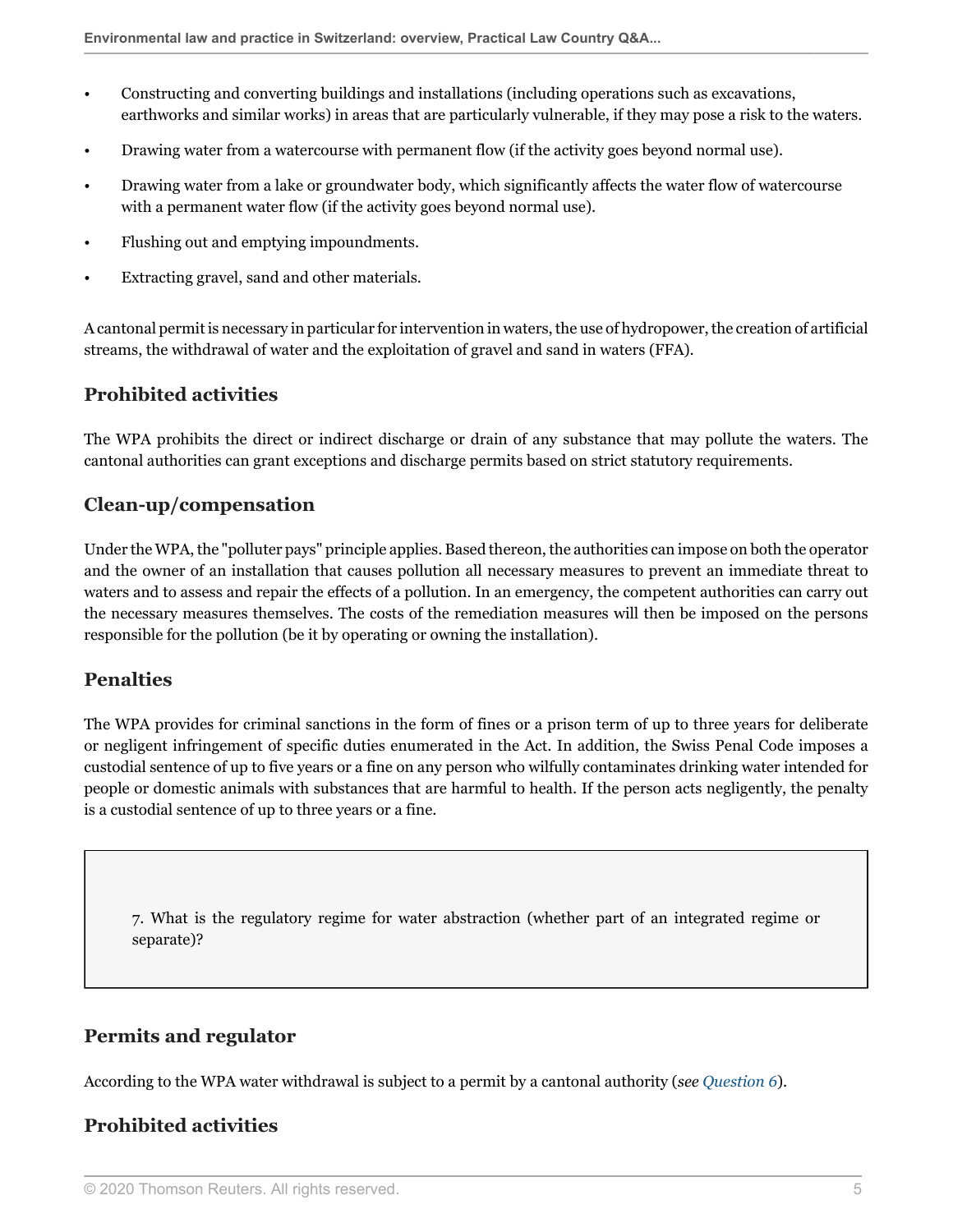When withdrawals occur from a watercourse with permanent flow, the permit is subject to a minimal residual flow as defined by the statute. The cantons determine the appropriate residual flow rate separately for each water body and withdrawal site, subject to specific exceptions provided by the statute. The same provisions apply if water is withdrawn from lakes or groundwater resources and the rate of flow of watercourses is substantially affected by the activity.

## **Compensation**

The general compensation provisions apply (*see [Question 6](#page-3-0)*).

## **Penalties**

The general penalty provisions apply (*see [Question 6](#page-3-0)*). Further, anyone who wilfully does not maintain the required residual flow rate set forth by the authorities or does not take the measures required for protecting the water below a point of withdrawal will be subject to a custodial sentence of up to three years or a monetary fine.

## **Air pollution**

8. What is the regulatory regime for air pollution (whether part of an integrated regime or separate)?

Air pollution is regulated by the Federal Environmental Protection Act (EPA) and the Ordinance on Air Pollution Control of 1985 (OAPC). As a general rule, air emissions must be limited at their respective source using state-ofthe-art technology, provided the costs of doing this are not excessive.

## **Permits and regulator**

Anyone who operates or wishes to construct an installation that causes air pollution must provide the cantonal authorities with information on the:

- Type and level of emissions.
- Release location, release height and time course of emissions.

Existing and new facilities must comply with the emissions limitation standards provided by the OAPC and/ or the construction and operating permits. Emission standards are amended from time to time to reflect new scientific developments and knowledge. If the emissions due to combined sources of air pollution exceed exposition thresholds, the competent authorities will order stricter abatement measures.

## **Prohibited activities**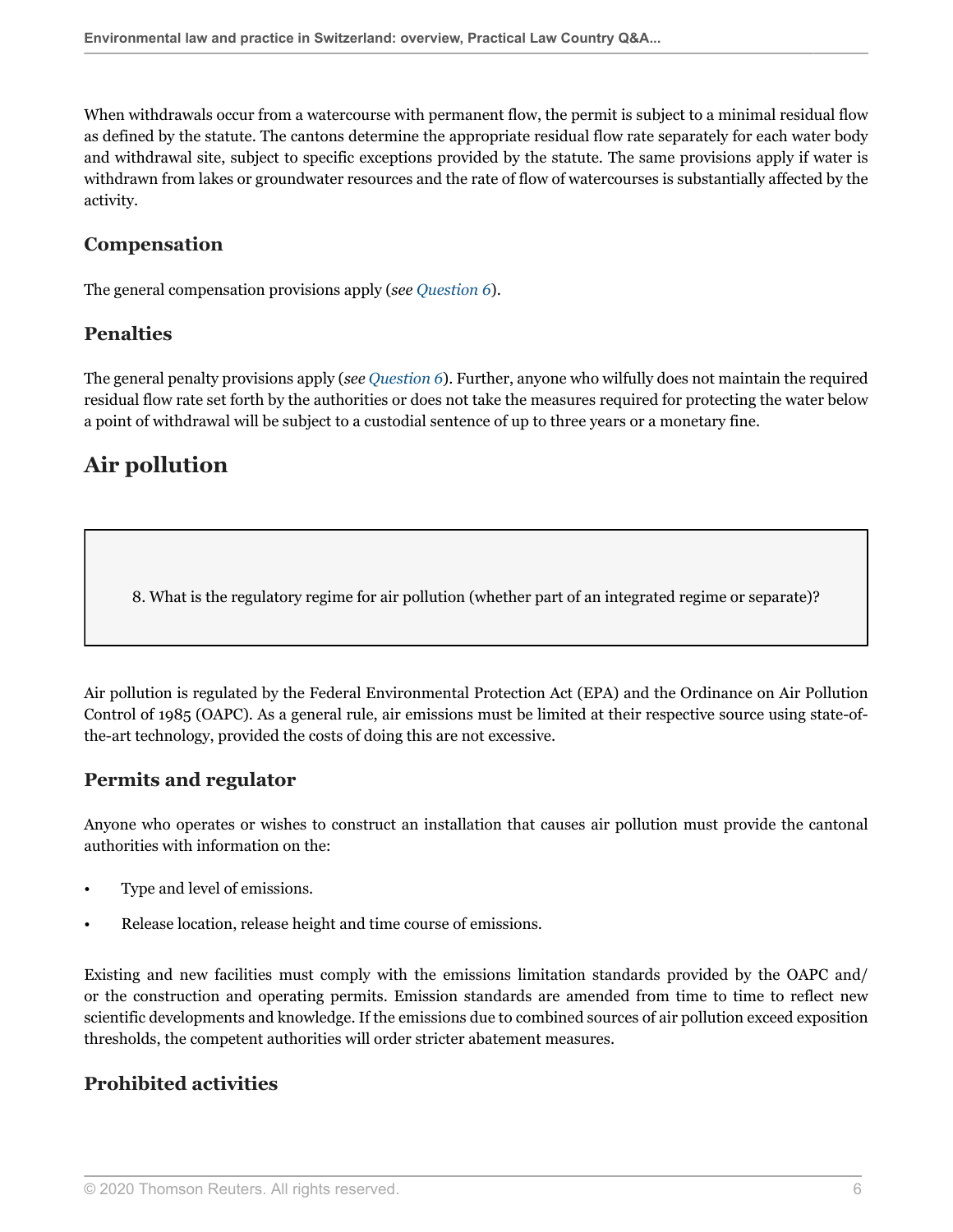It is prohibited to operate new or existing stationary installations in such a way that they cause emissions exceeding the threshold limits defined in the OAPC. Further, it is prohibited to incinerate waste except in the facilities specified in the OAPC's annex.

#### **Clean-up/compensation**

Stationary installations that do not meet the OAPC requirements must be retrofitted or can be shut down.

### **Penalties**

Any person who wilfully puts substances into circulation which he/she knows or must assume may present a danger to the environment (or indirectly endanger people when used in a certain manner) is liable to a custodial sentence not exceeding three years or a monetary penalty. In addition, any person who wilfully fails to comply with emissions limitations or with remediation orders is liable to a fine not exceeding CHF20,000. If the person acts negligently, the sentence is a monetary penalty or a fine.

## **Climate change**

<span id="page-6-0"></span>9. Is your jurisdiction party to the United Nations Framework Convention on Climate Change (UNFCCC), the Kyoto Protocol and/or the Paris Agreement? How are the requirements under those international agreements implemented or being implemented?

Switzerland is a party to the UNFCCC and the Kyoto Protocol. The Kyoto Protocol's first commitment period started in 2008 and ended in 2012. Switzerland accepted a second commitment period that started in 2013 and ends in 2020. The legal framework for the implementation of the Kyoto Protocol is set in the Federal Act on the Reduction of CO2 Emissions of 2011 (CO2 Act) and the Ordinance for the Reduction of CO2 Emissions (CO2 Ordinance). On 6 October 2017, Switzerland ratified the UNFCC Paris Agreement and, as a consequence, on 1 December 2017 revised the CO2 Act implementing the Paris Agreement. The Council of States draft of the revised CO2 Act for the time after 2020 went further than the proposal of the Federal Council and sets out a reduction of greenhouse gas emissions by 50% by 2030 as compared with 1990 levels.

A similar scenario would have been unimaginable last year but became possible due to the raising political pressure and the awareness for environmentally-related topics throughout the population and the media. The National Council is to discuss the draft of revised the CO2 Act in the 2020 spring session. However, due to the COVID-19 crisis, the debate has now been delayed. Time is pressing, because originally the new law should have come into force in 2021.

The common measures to achieve the reduction targets were mostly maintained in the new CO2 Act, although they will be partially adapted. They are the following:

• Technical measures to reduce CO2 emissions of buildings and passenger cars.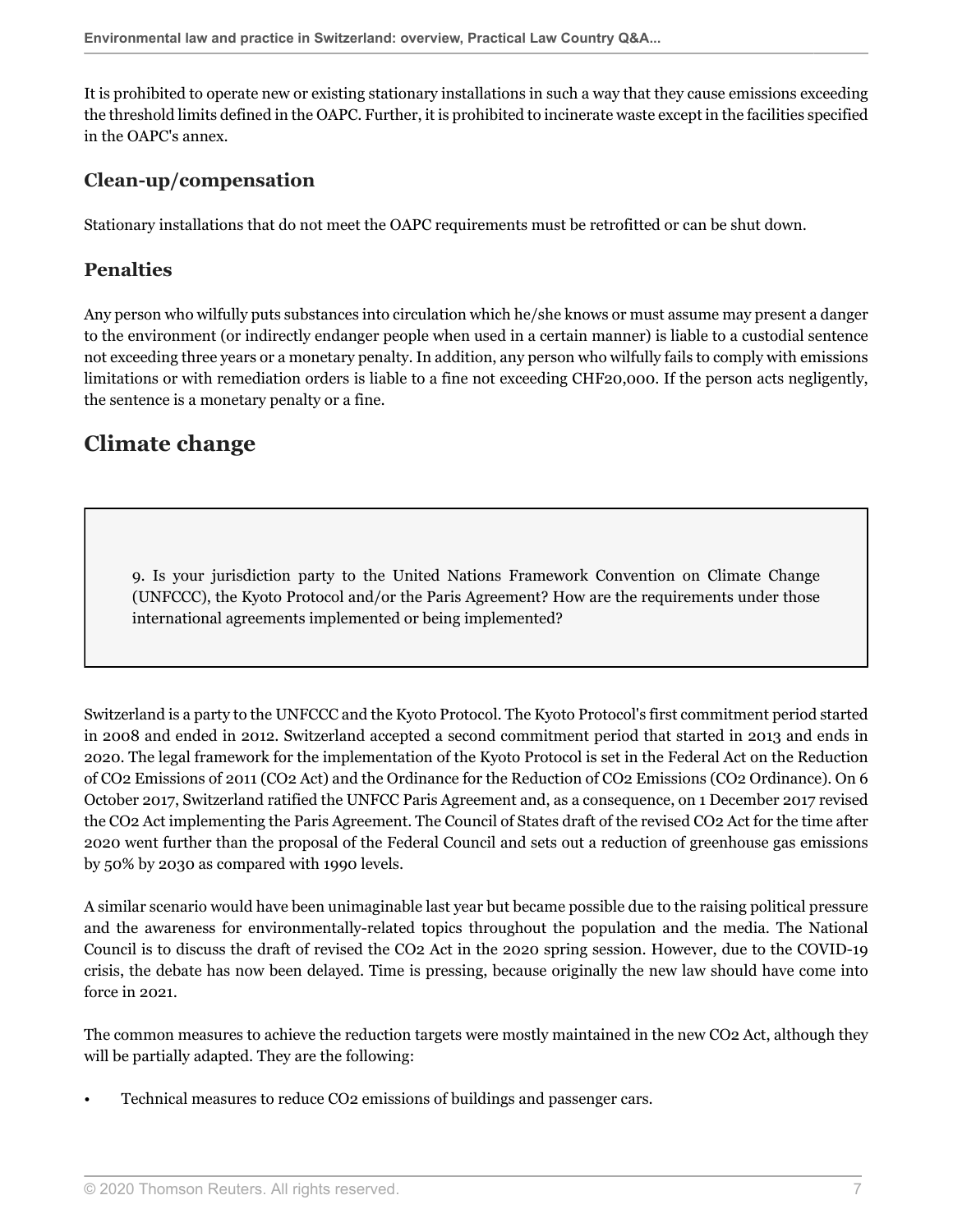- Emissions trading scheme.
- Compensation obligations.
- CO2 levy on thermal fuels.

The draft CO2 Act foresees new measures as follows:

- Incentive tax on airline tickets for flights departing from Switzerland.
- Creation of a climate fund.
- The environmental impact assessment (EIA) is supplemented by a climate impact assessment.

<span id="page-7-0"></span>10. Are there any national targets or legal requirements for reducing greenhouse gas (GHG) emissions? How far are the targets aligned with the 1.5 degree target in the Paris Agreement, if at all? Has a climate emergency been declared? Is there a national strategy on climate change?

#### **Targets**

The national target for reducing greenhouse gases is set at a reduction rate of 50% by 2030 as compared with 1990 levels. At least two-thirds of the reduction will take place in Switzerland and a third within projects abroad. These targets are consistent with the Paris Agreement to reduce the global temperature below 2°C compared to the preindustrial level. As Switzerland has already announced its intention to reduce greenhouse gas emissions to zero by 2050, a further revision of the draft CO2 Act will have to be carried out for the period after 2030.

#### **National strategy**

The Federal Council promulgated the Energy Strategy 2050 in the aftermath of the Fukushima nuclear incident in Japan. As a first step, the Energy Act was revised as of 1 January 2018 with the aim to reduce energy consumption, increase energy efficiency, promote renewable energies and withdraw from nuclear energy. To achieve these targets, the Energy Act stipulates benchmarks for the expansion of electricity from renewable energies and energy consumption per person.

The Energy Act provides among other requirements:

- Federal thresholds for energy and power consumption, as well as for power production from renewable energies.
- Stricter thresholds for CO2 emissions by cars.
- Incentives and tax relief for energetic restorations.
- Smart metering.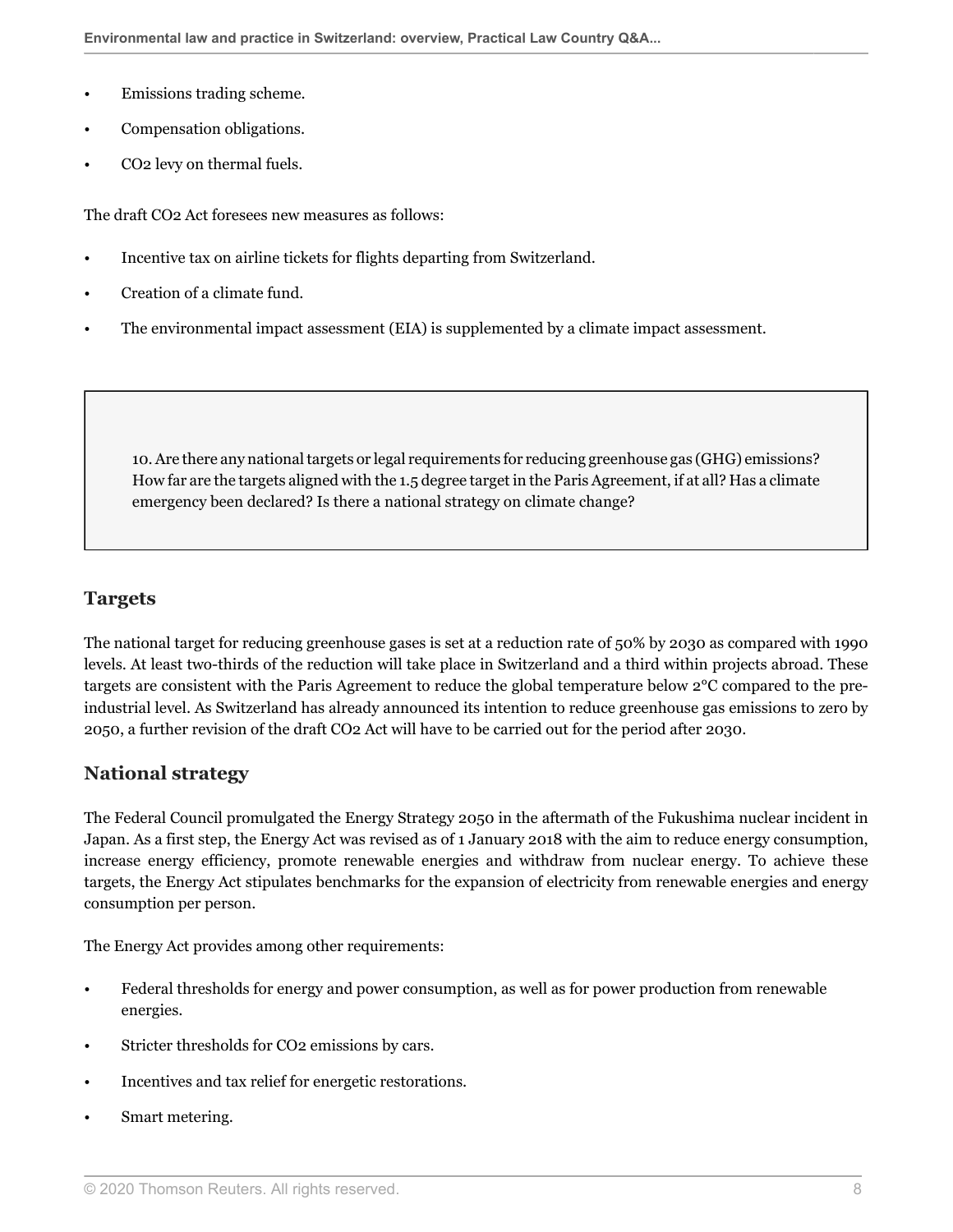- Incentives for renewable energy plants.
- Withdrawal from nuclear energy. This will mean that no new nuclear power plants will be allowed to be built in Switzerland, but existing ones stay on the grid as long as they are safe.

11. Do any emissions/carbon trading schemes operate?

Switzerland has an emissions trading scheme (ETS). While larger companies (with a total thermal input of their combustion installation of 20 MW or more) must participate in the ETS, medium-sized companies (with a total installed rated thermal input of 10 MW or more) can "opt-in". In return, the participating companies are refunded the CO2 levy on thermal fuels.

Since 1 January 2020, the ETS of Switzerland and the EU are connected. Fossil fuel thermal power plants and aircraft operators operating intra-European aviation, which were previously excluded from the Swiss ETS, will now be integrated into the European system.

To ensure the obligations under the agreement between Switzerland and the EU, adjustments to the CO2 Act and the CO2 Ordinance are necessary. However, the revision of the CO2 Act may be delayed due to the COVID-19 crisis (*see [Question 9](#page-6-0)*).

## **Renewable energy**

12. Are there any national targets or legal requirements for increasing the use of renewable energy (such as wind or solar power)? Is there a national strategy on renewable energy?

The Energy Act stipulates thresholds for the power generation of new renewable energies of at least 4.4 TWh by 2020 and at least 11.4 TWh in 2035.

In addition to the thresholds in the Energy Act, the cantons can stipulate further regulations in their planning and building laws. For example, the cantons can authorise their communes to issue mandatory prescriptions for the use of renewable energies in the building and zoning regulations for areas designated in the zoning plan. This means that a commune may require a real estate developer to use more renewable energy or dictate the proportion of renewable energy to be used.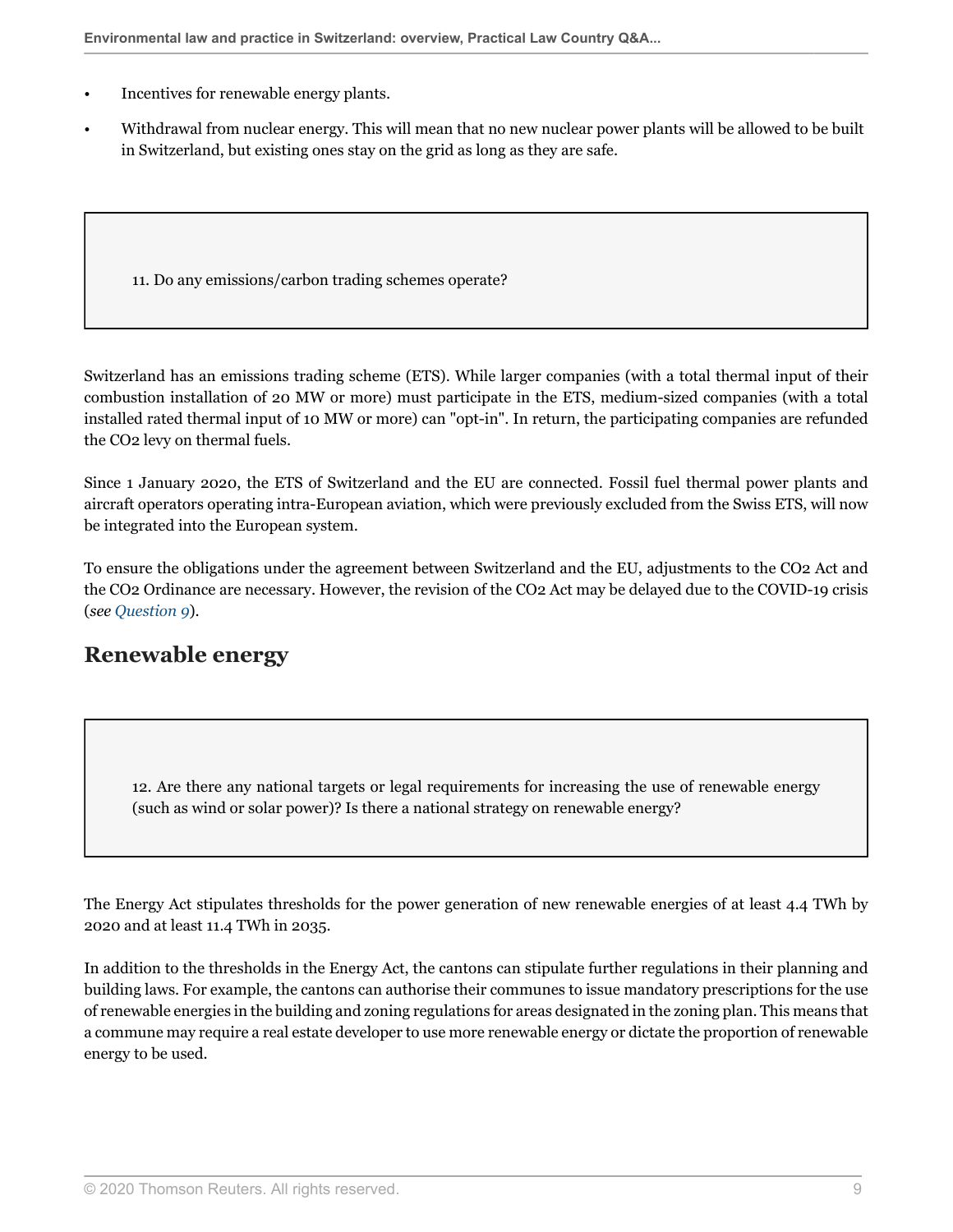13. Do any renewables support schemes operate?

With the new CO<sub>2</sub> Act of 2018, more subsidies have been made available but the subsidy instruments have been heavily modified. The feed-in rate system (*kostenorientierte Einspeisevergütung (KEV)*) is limited until the end of 2022. After that date, the KEV will be replaced by the one-off payment system (*Einmalvergütung*) (EIV)) and will become the main subsidy instrument for photovoltaic systems. In terms of one-off payments, a distinction must be made between large (100 kW-50MW) and small (less than 100 kW) photovoltaic systems. The compensation rates are stipulated in the Energy Promotion Ordinance (EPO).

Despite the national regulations, the funding support schemes are regulated at a cantonal level and might contain specific provisions.

## **Energy efficiency**

14. Are there any national targets for increasing energy efficiency (for example, in buildings and appliances) or legal requirements for achieving energy efficiency standards? Is there a national strategy on energy efficiency?

The national targets for increasing energy efficiency are set out in the Energy Act or the CO2 Act (*see [Question 10](#page-7-0)*).

More than 40% of the aggregate energy consumption and about a third of the climate-damaging CO2 emissions are attributable to the building industry. Through the so-called Building Programme, the Federal Government and the cantons hope to considerably reduce energy consumption and lower CO2 emissions in the Swiss building industry. To achieve this goal, energy-saving renovation programs of building is heavily subsidised by the Federal Government, partially through revenues from the CO2 levy on fuels.

In accordance with previous decisions on the total revision of the CO2 Act, the Swiss Parliament intends to continue the Buildings Programme. To achieve the reduction of 50% of greenhouse gas emissions, the draft of the new CO2 Act provides a CO2 value limit as per 2023 (*Article 9, Draft CO2 Act*).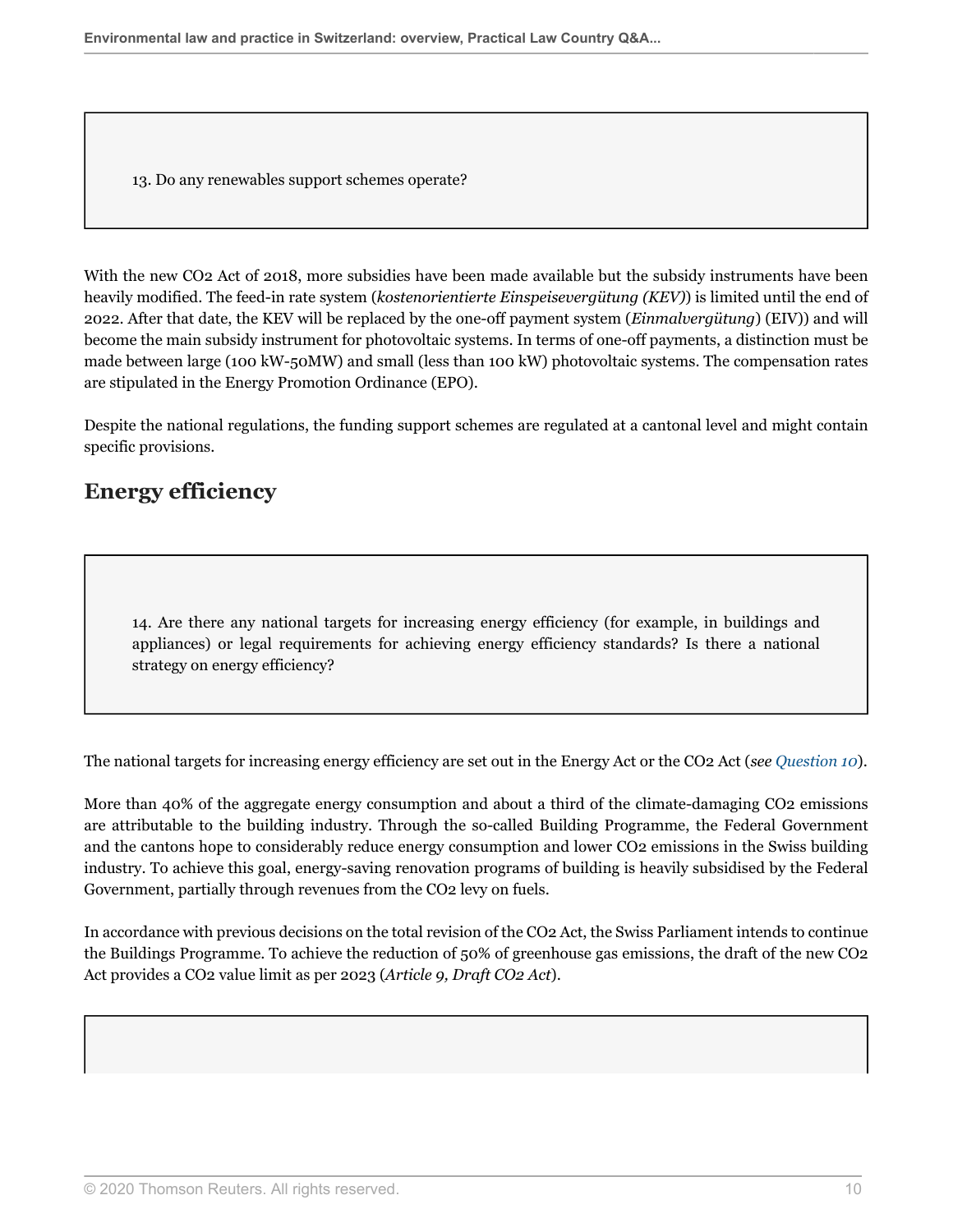15. Do any mandatory or voluntary labelling schemes exist to identify energy efficient goods or buildings?

Various energy labels are used to identify energy efficient goods and buildings. The most important ones are the following:

Energy labels for cars: Based on the Energy Act (Article 44), the Federal Council has issued the Ordinance on Energy Efficiency which stipulates product declaration regulations for the registration of new cars. Under the Ordinance, it is mandatory to indicate details of the energy consumption of mass-produced cars such as litres, cubic meters or kilowatt-hours per 100 km for the type of energy used by the vehicle. The efficiency category  $(A - G)$  indicates what the vehicle consumes. There are no direct subsidies for the purchase of an energy efficient vehicle. However financial benefits for efficient vehicles can be granted by some cantons and municipalities as well as by the insurance and the gas industries.

Building energy certificate of the cantons (*Gebäudeenergieausweis der Kantone (GEAK)*): The GEAK uses a classification system to show the energy quality of a building and is comparable to the energy label for cars. The GEAK is consistent all over Switzerland and can only be issued by certified GEAK experts. The application for a GEAK is voluntarily. However, certain cantons make the granting of a building permit subject to a GEAK. On a federal level, the legal basis for the GEAK can be found in the Energy Act and the Energy Ordinance.

Another well-known label in the construction industry is the "Minergie-standard". There are several Minergie certificates which can be applied for.

16. Do any energy efficiency support schemes operate?

Within the scope of the Energy Act, the Swiss Confederation supports energy efficiency measures either in the form of annual global contributions to the cantons or financial support for individual projects.

Further, there are competitive calls for tenders carried out by ProKilowatt, the support programme of the Swiss Federal Office of Energy. ProKilowatt intends to reduce electricity consumption in industrial and service companies and households by providing financial support for electricity efficiency measures.

## **Environmental impact assessments**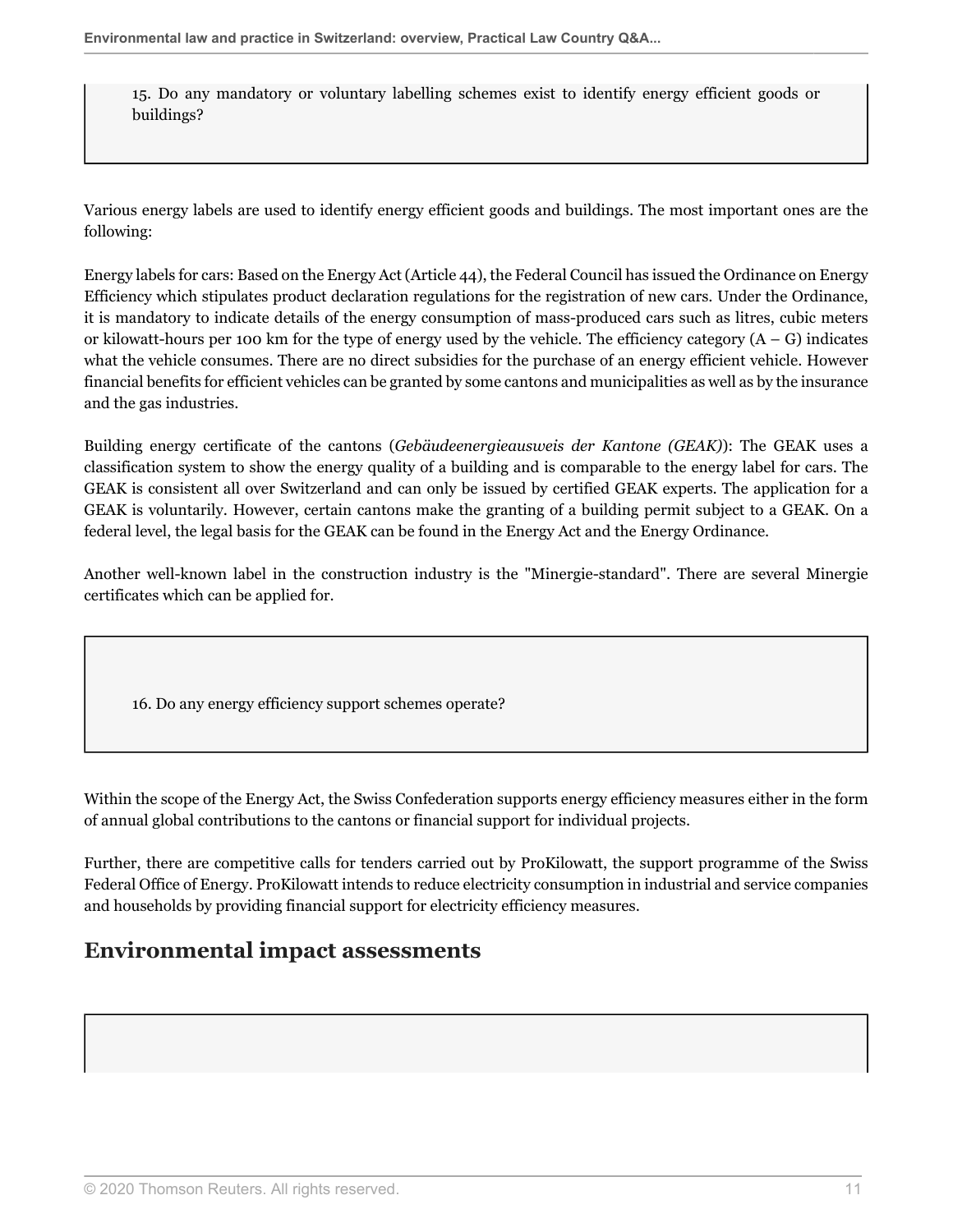17. Are there any requirements to carry out environmental impact assessments (EIAs) for certain types of projects?

## **Scope**

Construction or planning projects for facility or transport infrastructures that may substantially impact the environment are subject to an EIA. EIAs are regulated by the Federal Environmental Protection Act (EPA) and the Federal Ordinance on Environmental Impact Assessment of 1988, which contains a list of projects that are subject to an EIA. The aim of an EIA is to assess the project's compliance with all relevant statutory provisions as well as cantonal and municipal regulations.

As part of the parliamentary discussion on the revision of the CO2 Act, it is proposed that the EIA should be supplemented by a climate impact assessment (*Article 17b and 17c, draft of the revised CO2 Act*).

## **Permits and regulator**

The applicant must conduct a preliminary investigation to determine whether the project may have substantial adverse effects on the environment. In the affirmative, he/she must prepare an environmental report that contains a description of the initial state of the environment as well as details of the project, adverse effects which are likely to remain and measures that could reduce those adverse effects. The report must then be evaluated by the competent cantonal or federal authorities, depending on the project. The report and the authorities' evaluation of the report must be filed with the request for approval of the project, to allow a consultation by the public during a period that varies depending on the canton (usually 30 days). Every person or entity that has an interest at stake, and designated environmental organisations, can file an observation or opposition, or become a party to the authorisation procedure.

The competent authority must assess the project's environmental impact based on the environmental report, the recommendations and observations of the other authorities, and the observations and oppositions filed by any interested party. It can require all necessary additional measures or conditions to ensure compliance with the environmental regulation. The EIA is not a licence but is part of the (lead) procedure to obtain the permit to build. The final decision (that includes the EIA) is published.

## **Penalties**

Specific NGOs (*see [Question 3](#page-2-1)*) have a statutory right to appeal building permits or zoning plans that have been granted to projects subject to an EIA. They can also file an appeal against the approval of a project if an EIA was necessary but has not been performed. The failure to conduct an EIA will lead to the refusal to grant the authorisation to build or to the revocation of an authorisation by the court.

## **Habitats and biodiversity**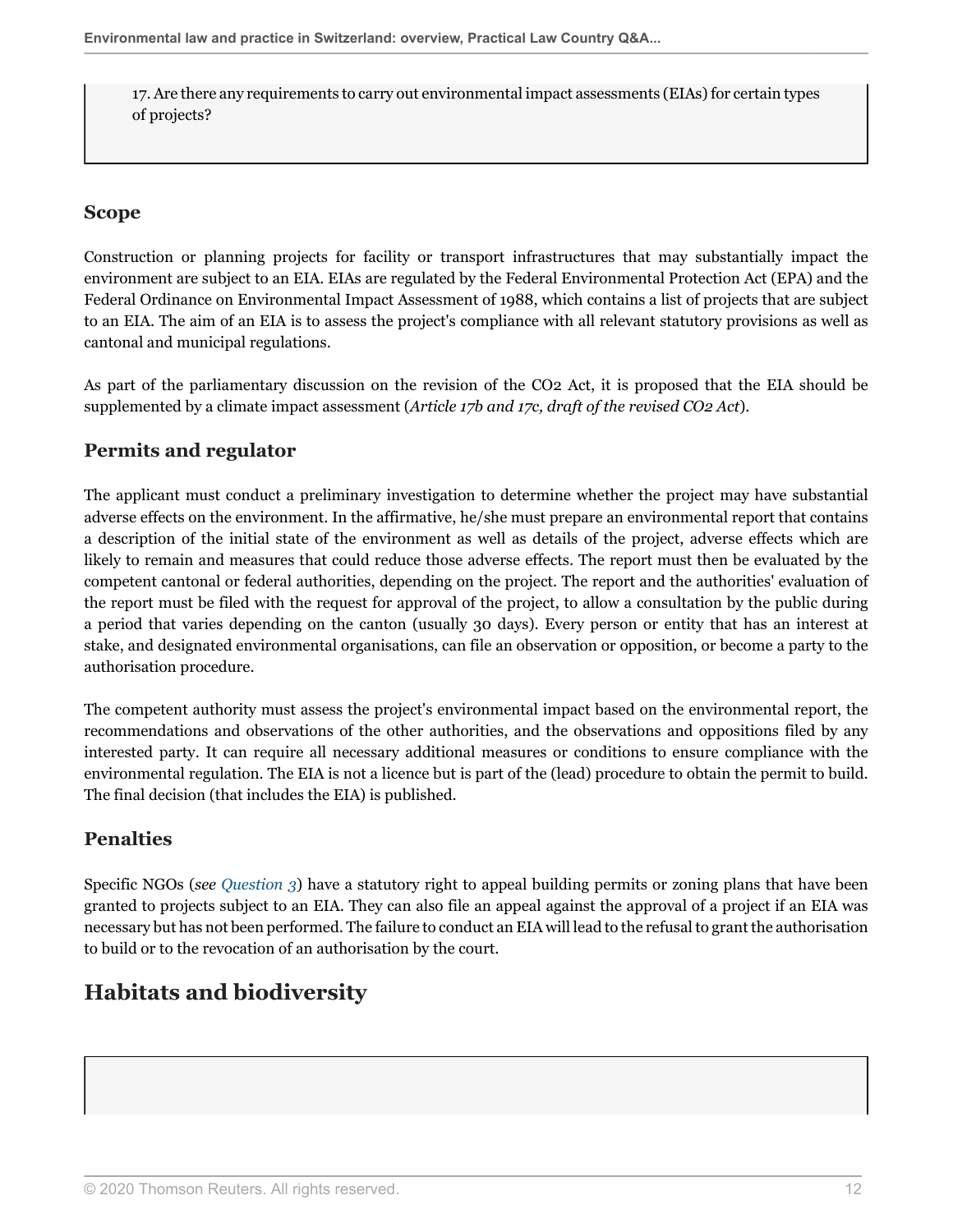18.What requirements and regimes apply for the conservation of nature, habitats and biodiversity that affect development? What assessments or obligations are required before any development begins?

#### **Requirements are regimes**

The Federal Act on the Protection of Nature and Cultural Heritage (NCHA) was enacted in (1968) and is complemented by several Ordinances. The cantons also have autonomous competences to protect specific elements of nature and cultural heritage and have enacted their own legislation. Further, the Federal Spatial Planning Act (SPA) stipulates that the natural foundations of life such as soil, air, water, and forests must be protected and the landscape should be preserved. Switzerland has ratified several international treaties such as the Convention on Biological Diversity (CBD, the Convention on the Conservation of European Wildlife and Natural Habitats (Bern Convention) and the Nagoya Protocol.

In spite of the above, according to the Federal Office for the Environment, biodiversity in Switzerland has declined dramatically since 1900 and its current state is a cause for alarm. Pressures persist due to agricultural unsustainable management practices, large scale past alteration of waters' structure, urban sprawl and the expansion of transport infrastructure.

In 2012, the Federal Council adopted the Swiss Biodiversity Strategy that outlines a plan for halting biodiversity loss and conserving ecosystem services. Based on this, the Federal Council passed an action plan on 6 September 2017.

The Federal and Cantonal legislation imposes a large array of measures and obligations that must be taken into consideration when planning a developments project. The requirements and level of protection vary depending on the affected sites. As an example, Art. 3 NCHA provides that in the fulfilment of federal tasks, the Confederation, its institutions and enterprises, and the cantons must ensure that heritage landscapes and sites of local character, historical sites, and natural and cultural monuments are carefully managed and, where there is an overriding public interest, preserved undiminished. This obligation can be fulfilled by suitably designing and maintaining their own buildings and installations, or by foregoing their construction altogether; or by imposing conditions or requirements on the issue of licences and authorisations or refusing to issue them.

Compliance with these legal requirements is reviewed as part of the impact assessment for projects subject to them and for the others, in the spatial planning procedure or as requirement to the granting of a building permit.

## **Prior assessments and obligations**

## **Waste and the circular economy**

## **Regulatory regime**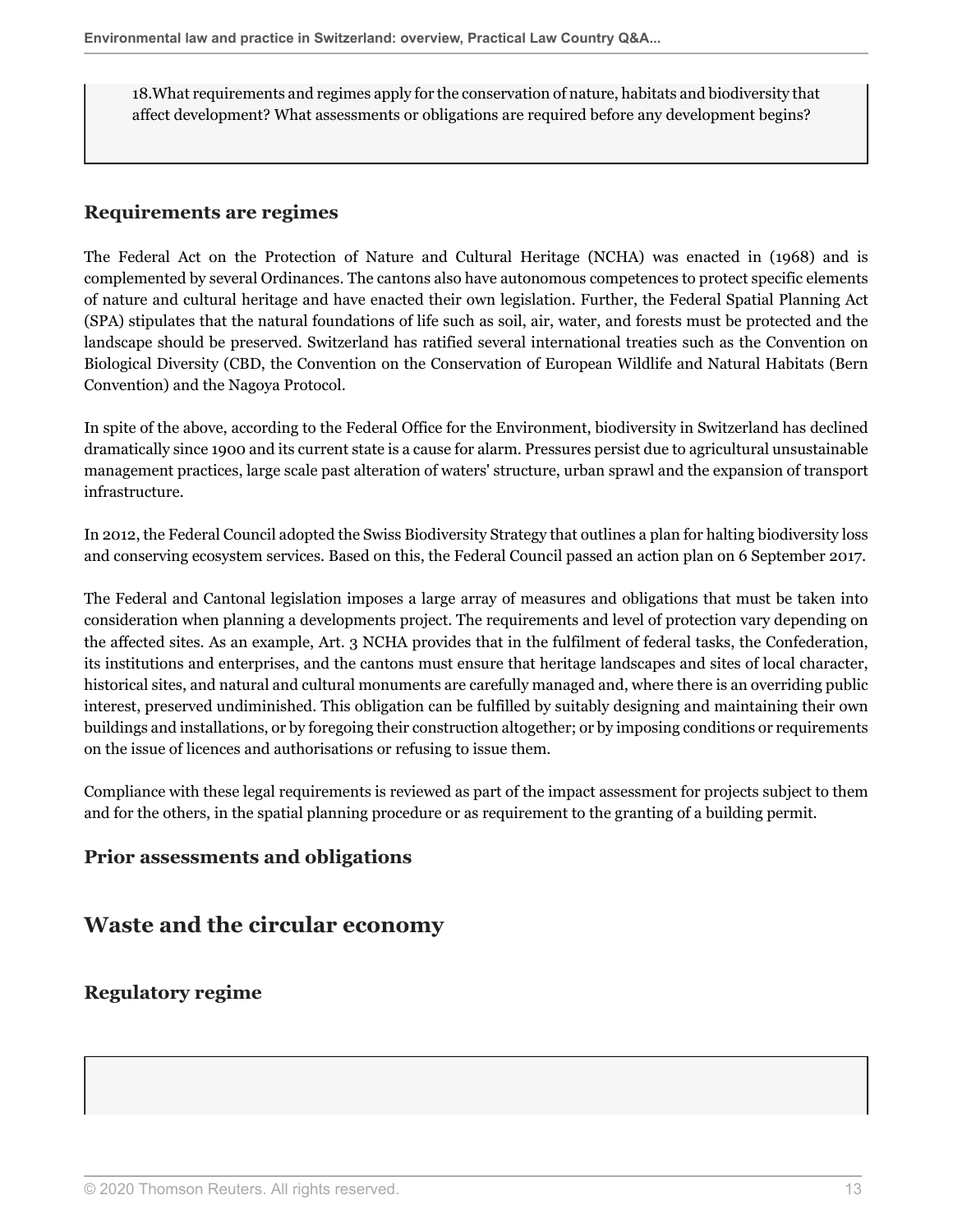19. What is the regulatory regime for waste?

### **Permits and regulator**

Waste is any movable material disposed of by its holder or the disposal of which is required in the public interest (Federal Environmental Protection Act (EPA)). The EPA is complemented by several Ordinances, including the:

- Ordinance on Avoidance and Disposal of Waste of 2015 (replacing the Technical Ordinance on Waste of 1990).
- Ordinance on Movement of Waste of 2005.
- Basel Convention on the Control of Transboundary Movements of Hazardous Wastes and their Disposal.

In construction projects, a waste disposal concept has to be submitted to the competent authorities if either:

- More than 200 cubic metres of construction waste is expected.
- Construction waste containing substances that are hazardous to the environment or health, such as polychlorinated biphenyls, polycyclic aromatic hydrocarbon, lead or asbestos are expected.

Radioactive waste is governed by the Federal Statute on Radioprotection of 1991 and by the Federal Statute on Nuclear Energy of 2003.

Waste can only be stored in specific categories of landfills. The construction and operation of a landfill are subject to specific planning requirements and to authorisations by the competent cantonal authority. The export of waste requires a permit issued by the Federal Office for the Environment (FOEN).

## **Prohibited activities**

It is prohibited to permanently store waste somewhere other than in one of the five types of landfills that are subject to various constructive and operative conditions and licences. Further, it is forbidden to mix waste to reduce their toxicity by means of dilution.

#### **Operator criteria**

Among other obligations, the operator of a landfill must:

- Require and obtain a construction permit and operating licence.
- Prevent as far as possible any harmful or nuisance effects on the environment.
- Employ qualified personnel.
- Ensure that only allowed waste is being disposed of.
- Keep a register of the waste.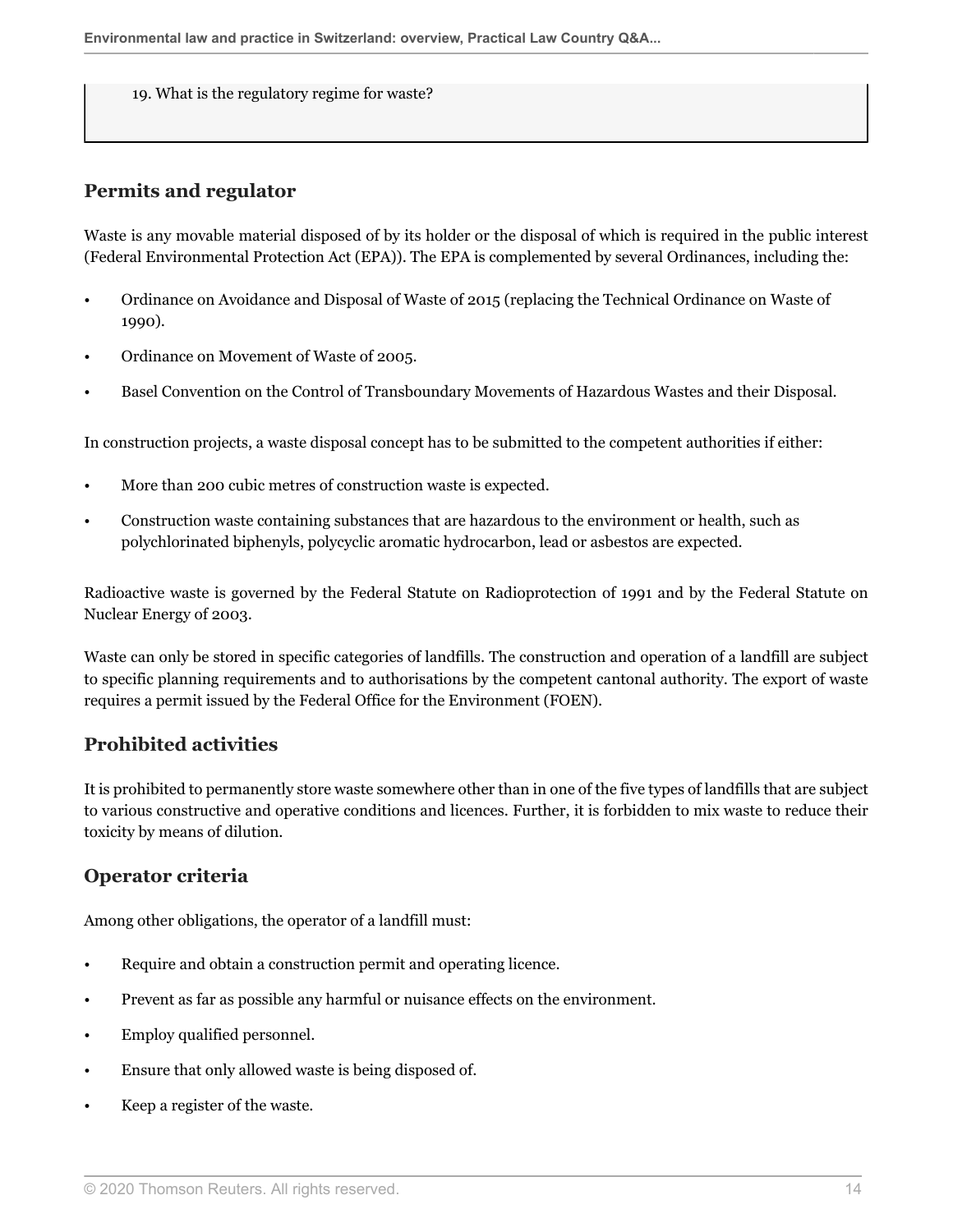- Document the filling and upgrading of the landfill.
- Regularly control the installations and their impact on the groundwater; and inform the authorities twice a year about the results of groundwater samplings.
- Guarantee the coverage of the costs necessary to close the landfill and to conduct monitoring and potential remediation measures after its operation has ended.

#### **Special rules for certain waste**

Specific rules are applicable to hazardous waste, which:

- Must be marked as such for transfer within Switzerland as well as for import, export and transit.
- Can only be exported with authorisation from the FOEN.
- Can only be accepted or imported by companies with authorisation from the canton.

#### **Penalties**

A person is liable to a custodial sentence not exceeding three years or a monetary penalty if he:

- Wilfully constructs or operates a landfill without authorisation.
- Fails to mark special waste as such for transfer, or hands it over to an undertaking that does not hold the relevant authorisation.
- Accepts, imports or exports special waste without authorisation.
- Infringes regulations on waste or on the movement of special waste.

A person is liable to a fine not exceeding CHF20,000 if he:

- Wilfully burns waste illegally outside installations.
- Deposits waste outside authorised landfills.
- Infringes the reporting duties in connection with waste.
- Infringes the regulation on waste.
- Infringes the regulations on the movement of other forms of waste.
- Fails to guarantee coverage of the costs of closing and remediation of a landfill.

#### **National strategy, targets and producer responsibilities**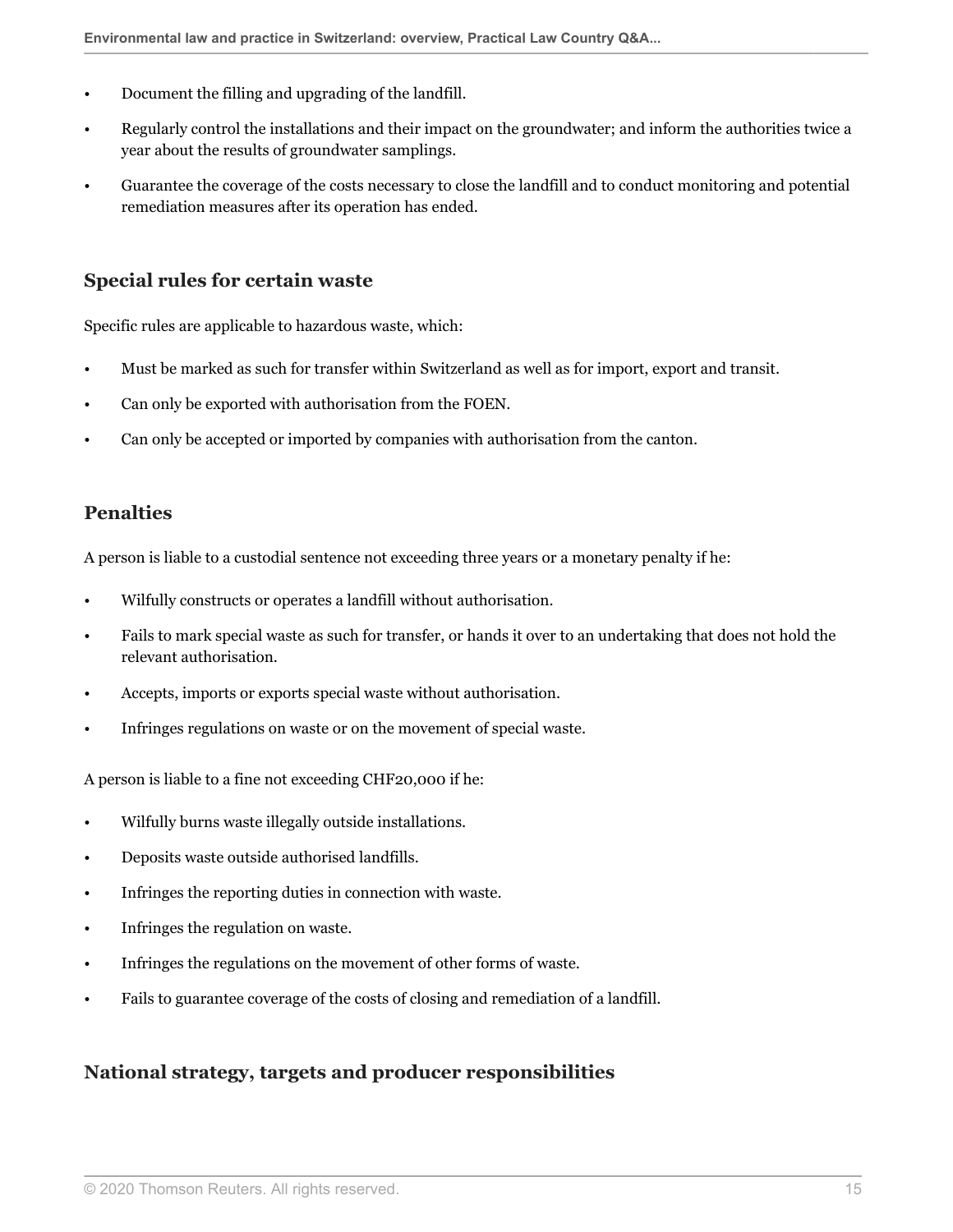20. Is there a national strategy to tackle particular types of waste (such as plastics waste or marine litter)? What waste targets exist? What producer responsibility schemes exist?

### **National strategy**

Switzerland has one of the highest municipal solid waste volumes in the world, at 716 kilogrammes of waste per person and year. Nearly 53% of it is recycled. Further, construction waste accounts for the largest portion of waste generated in Switzerland (84%). To reduce the country's high primary material consumption, the federal government wants all material and substance flows throughout the value chain (from raw material mining and product design to waste management) to be taken into account.

In a report to the Federal Council on the green economy, the federal authorities seek to ensure, in collaboration with industry, that waste is avoided as much as possible and that open material cycles are closed (for example, the phosphorus cycle):

#### **Targets**

As set out in the VVEA, the FOEN and the cantons will encourage the avoidance of waste through appropriate measures such as raising the awareness of and providing information to the public and businesses. In doing so, they will work with private sector organisations.

#### **Producer responsibility schemes**

The "polluter pays" principle is widely applied in Switzerland: Whoever creates waste must pay for its disposal. Well over 90% of the municipalities successfully apply this principle by introducing a waste disposal fee. As a consequence, these municipalities produce an average of 80 kilogrammes less waste per capita to be incinerated each year than municipalities that have not yet introduced a waste disposal fee.

## **Asbestos**

21. What is the regulatory regime for asbestos?

The handling of asbestos is regulated by The Federal Ordinance on the Reduction of Risks relating to the Use of Certain Particularly Dangerous Substances, Preparations and Articles of 2005 (ORRChem).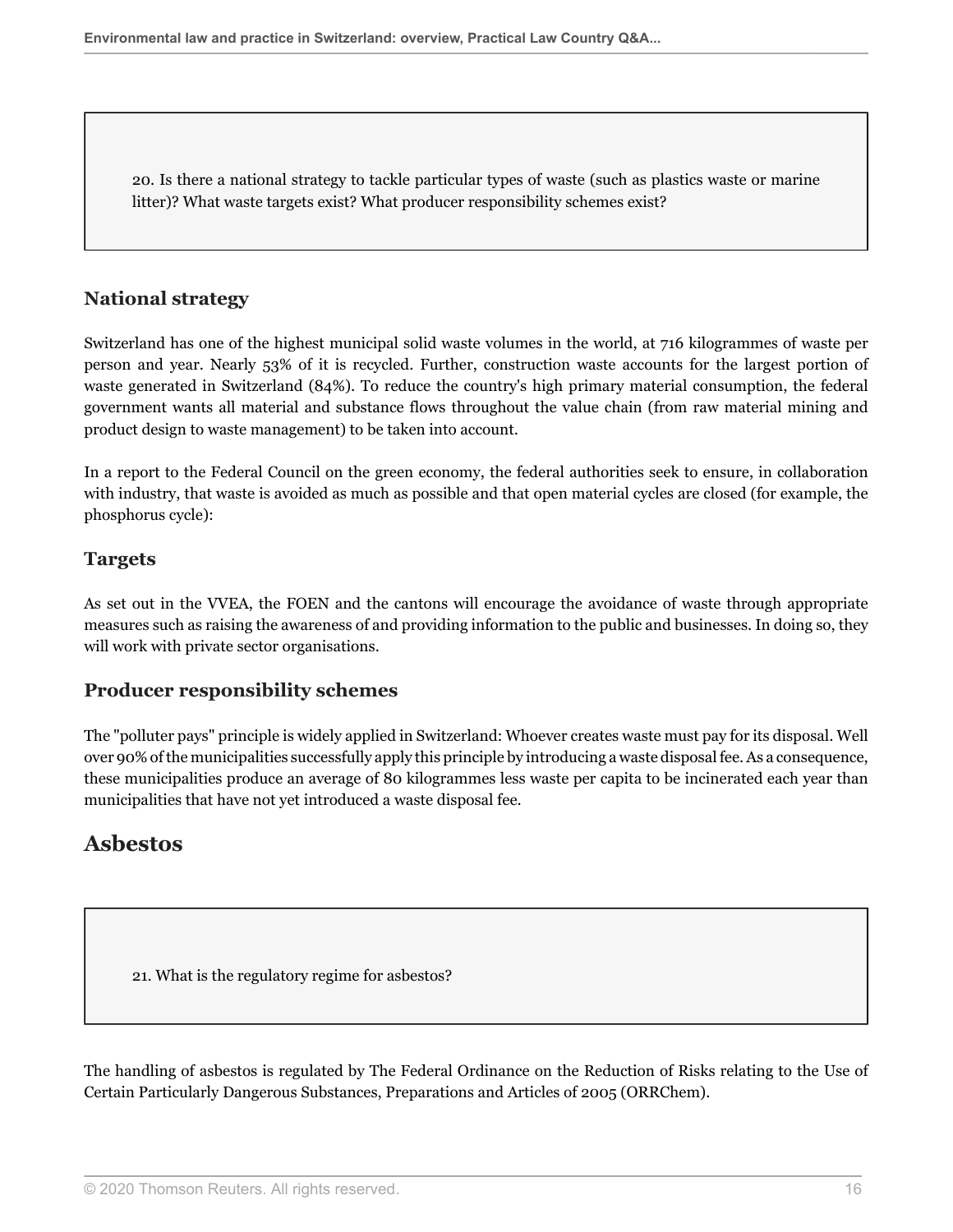## **Prohibited activities**

The ORRChem prohibits the use of asbestos and the marketing and exportation of asbestos-containing preparations or articles.

## **Main obligations**

There is no obligation to run asbestos diagnoses and to remediate asbestos-containing buildings at the federal level. A few cantons have introduced specific provisions to that effect in their statutes on construction and planning. However, the Confederation and the cantons have carried out programmes to detect and remove asbestos in public buildings, such as schools and hospitals. Protection against asbestos exposure is primarily achieved through the legislation protecting the employees and construction workers, such as the Federal Accident Insurance Act of 1981. Further, the obligation to remove asbestos in a building may be based on contract law.

Asbestos-contaminated material is a hazardous waste that must be disposed of according to the specific provisions applicable to hazardous waste.

## **Permits and regulator**

On receipt of a justified request and with the agreement of the Federal Office of Public Health (FOPH), the Federal Office for the Environment (FOEN) can grant exemptions to the prohibition to use asbestos, under strict conditions (for example, in the current state of the art no substitute for asbestos is available and the quantity of asbestos used is no greater than required for the intended purpose). In such a case, the packaging is marked with the name of the manufacturer, a warning about the dangers of asbestos to human health and the environment, and a reference to protective measures.

A few cantons (for example, Geneva and Vaud) have enacted specific provisions in their cantonal construction laws that impose on the owner of a building the obligation to run an asbestos diagnosis if he/she wishes to transform the building. If asbestos is detected, the owner must submit a remediation and asbestos removal plan, otherwise he/she will not be able to transform the building. There is no such obligation at the federal level.

## **Penalties**

A person is liable to a custodial sentence not exceeding three years or a monetary penalty if he/she either:

- Wilfully puts substances into circulation which he/she knows or must assume may present a danger to the environment or indirectly endanger people when used in a certain manner.
- Handles substances contrary to instructions in such a manner that they, their derivatives or waste may present a danger to the environment or indirectly endanger people.

Any person who wilfully fails to comply with remediation orders is liable to a fine not exceeding CHF20,000.

## **Contaminated land**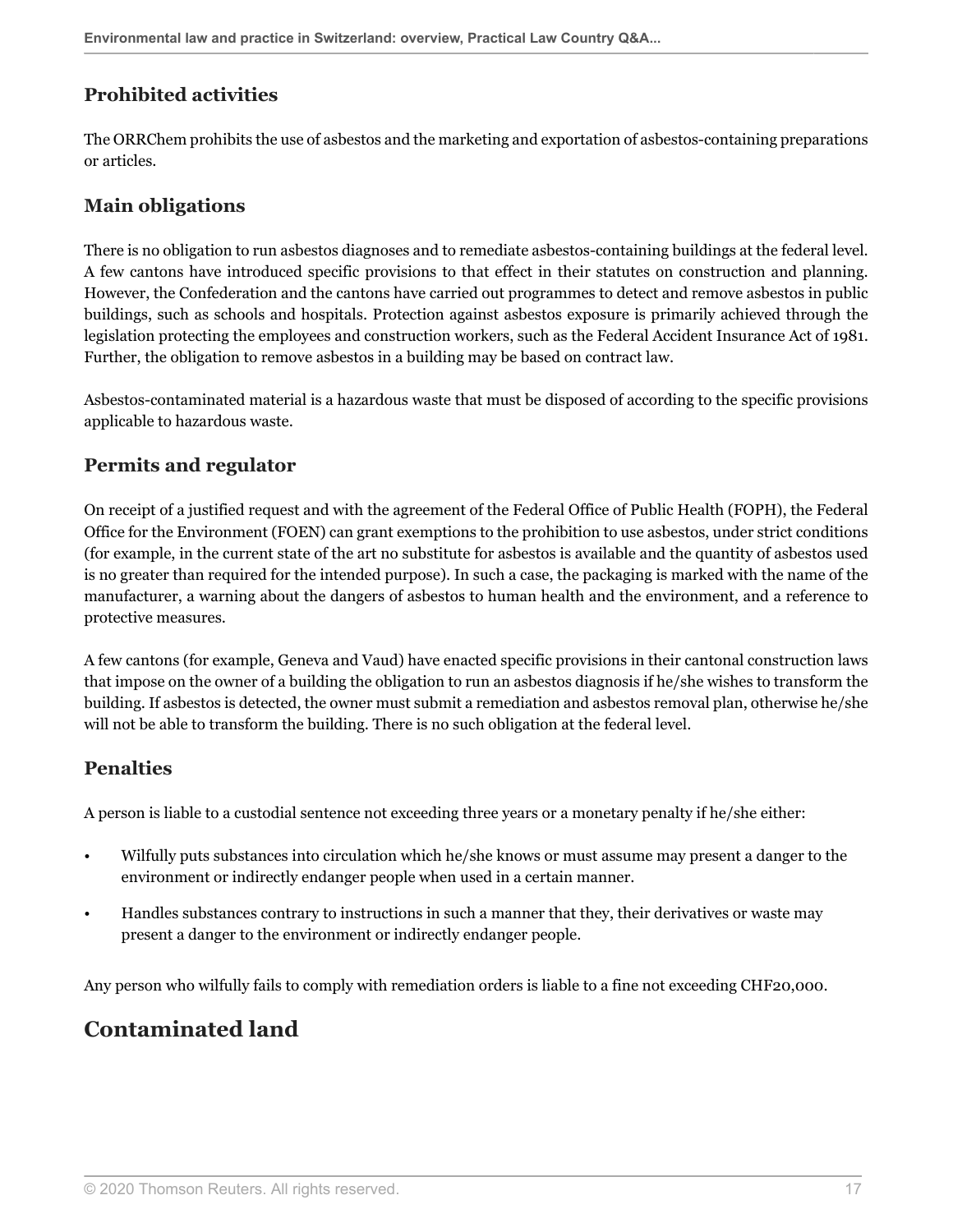22. What is the regulatory regime for contaminated land?

#### **Regulator and legislation**

The Federal Environmental Protection Act (EPA) and the Ordinance on the Remediation of Polluted Sites of 1998 (CSO) provide for comprehensive qualitative and quantitative protection, as well as remediation of soil contamination. Swiss law makes a distinction between polluted sites and contaminated sites. A site is deemed polluted if (based on the past activities on the site) the soil is likely polluted by waste. If the polluted site presents a threat to the groundwater, surface water, soil fertility or to the air or actually impairs them, then it is deemed contaminated and must be cleaned up.

The levels of contamination that trigger remediation or surveillance are provided in the CSO or determined by the authorities.

## **Investigation and clean-up**

As a rule, investigation and remediation measures follow a procedure in several steps under the CSO. In urgent cases, some of these steps can be omitted:

- Recording of the site in a register.
- Assessment of the need for monitoring and remediation by means of investigation within a reasonable period of time.
- Assessment of the objectives and urgency of remediation.
- Decision on monitoring or on objectives of remediation.

The objective of remediation can be achieved by measures that enable environmentally hazardous substances to be eliminated (decontamination) or prevent the diffusion of hazardous substances into the environment (securing).

#### **Penalties**

Any person who wilfully fails to comply with remediation orders is liable to a fine not exceeding CHF20,000.

<span id="page-17-0"></span>23. Who is liable for the clean-up of contaminated land? Can liability be excluded in transactions?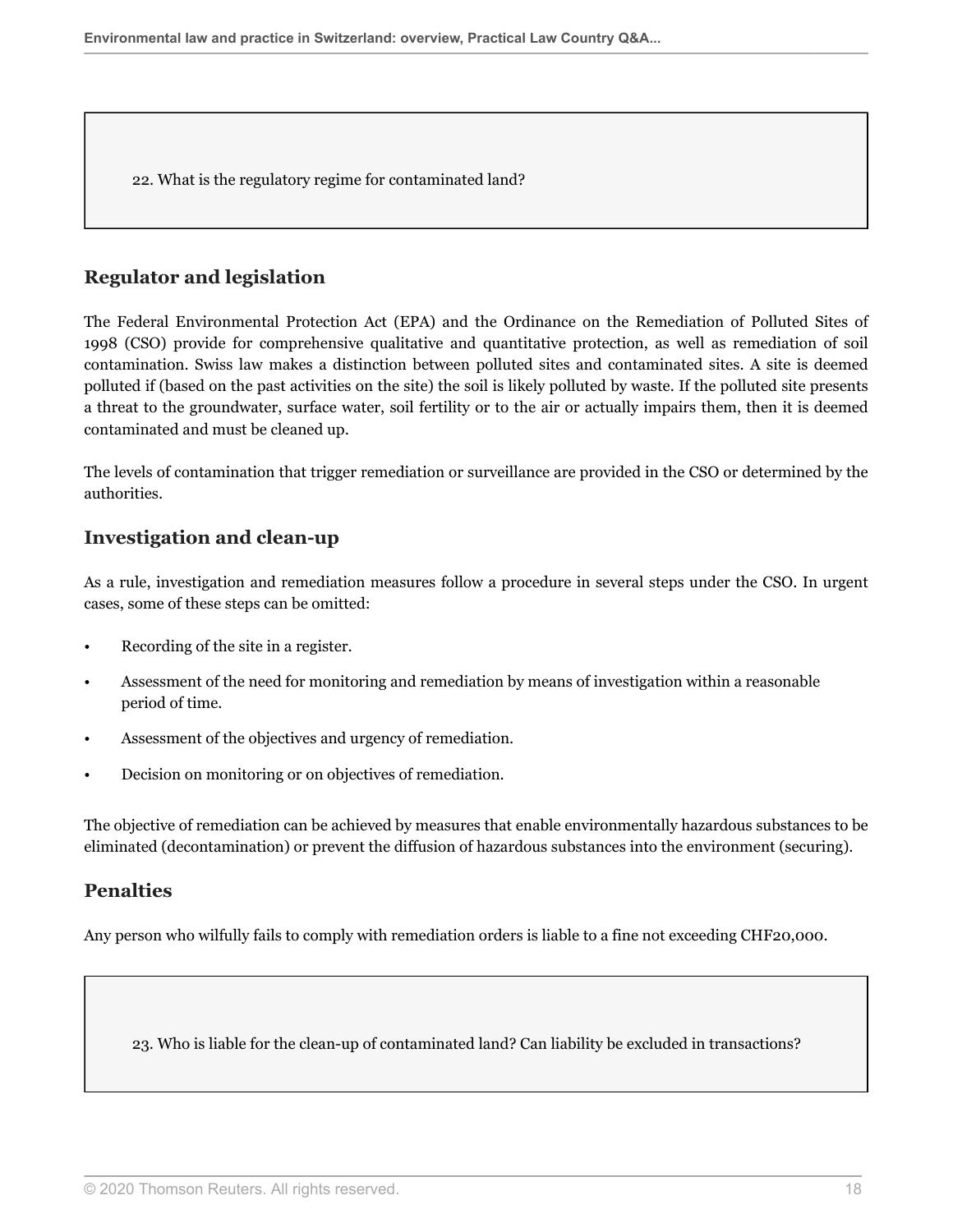## **Liable party**

As a rule, the owner or operator of the site must perform the necessary investigation, monitoring and remediation measures.

The obligation to carry out the remediation (clean-up) must be distinguished from the obligation to bear the costs of remediation. The costs must be borne by the persons liable for the pollution and be divided among them according to their causal part in the pollution (*Article 32d, Federal Environmental Protection Act (EPA)*).

The canton or Confederation must bear the share of the costs of any person responsible who cannot be identified or is unable to pay. The authority can request the person liable for all or part of the costs to provide appropriate financial security to cover his probable share of the costs (*Article 32dbis, EPA*).

## **Owner/occupier liability**

The current "polluter by situation" (the person who legally or actually controls the site and the installations (that is, the owner, operator or tenant)) must bear part of the costs (usually between 5% and 20% depending on the canton), even if he/she did not cause the pollution, unless he/she did not or could not have any knowledge of the pollution at the time he/she acquired the property.

## **Previous owner/occupier liability**

Previous operators or occupiers are liable for the costs to the extent that they were liable for the pollution by their actions or omissions ("polluters by behaviour"). This liability is not time-barred.

## **Limitation of liability**

Environmental liabilities under Article 32d of the EPA are based on public law and cannot validly be excluded towards the authorities. Provisions to the contrary inserted in purchase agreements or other contracts do not bind the authorities.

#### **Voluntary clean-up programme**

There are no general programmes or legislation for the clean-up of contaminated land for redevelopment.

24. Can a lender incur liability for contaminated land and is it common for a lender to incur liability? What steps do lenders commonly take to minimise liability?

## **Lender liability**

The lender can be liable if he/she controls the site and can be deemed "polluter by situation" or if he/she causes the pollution to occur.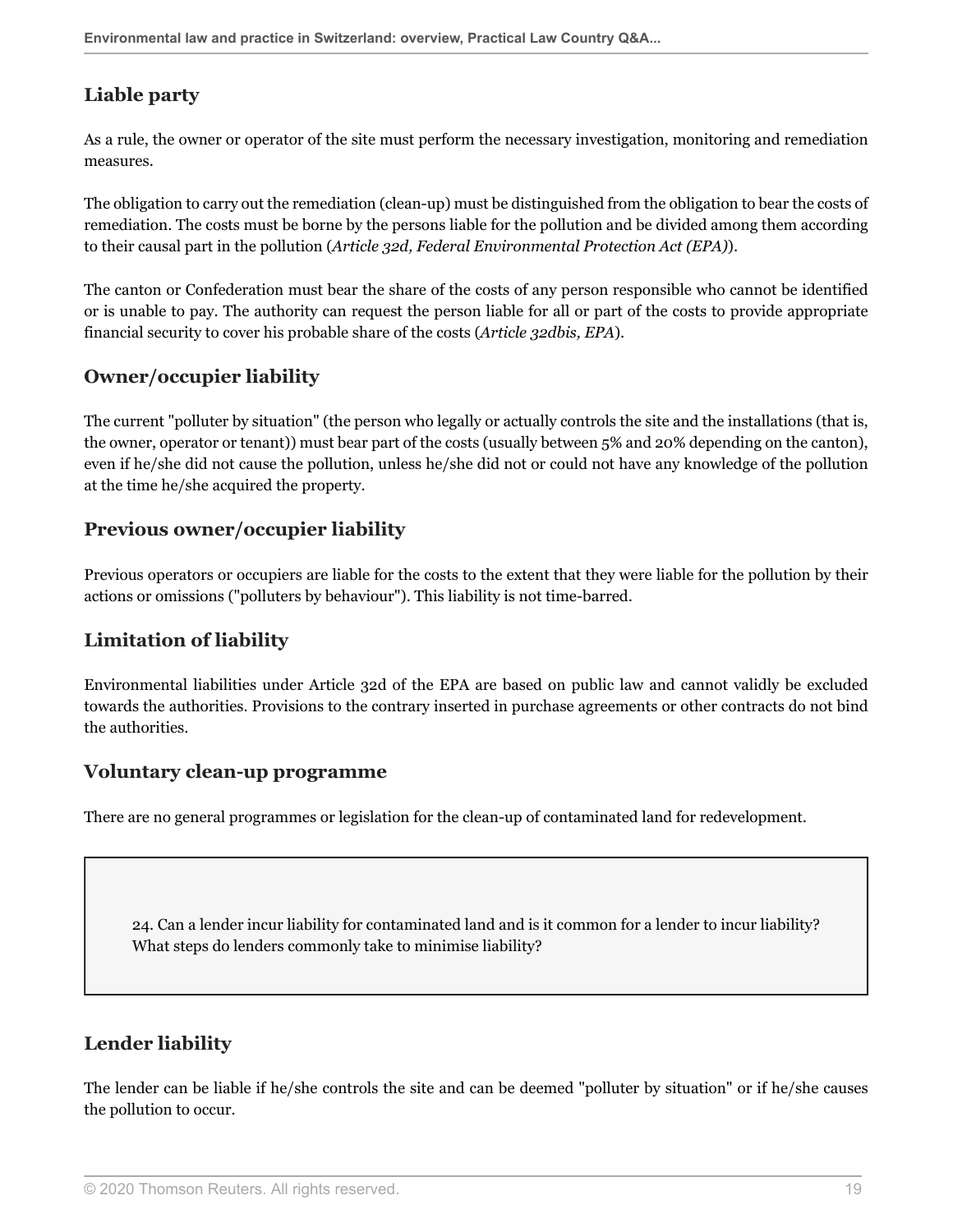## **Minimising liability**

The liability is based on public law and cannot validly be excluded (*see [Question 23](#page-17-0)*). However, the financial risks for the lender can be mitigated by a valid indemnity clause in the agreement with the site owner.

25. Can an individual bring legal action against a polluter, owner or occupier?

Pollution can cause damage to health, property and natural resources. A person injured by pollution can seek pecuniary compensation for the injury sustained, under tort law. The relevant provisions are contained in the:

- Federal Environmental Protection Act (EPA) (strict liability imposed on installations that present a special hazard to the environment and liability for pathogenic organisms).
- Swiss Code of Obligations of 1911 (CO) (general rule regarding civil liability originating from tort and liability of the owner for construction or maintenance defects).
- Civil Code (CC) (liability of landowners).

Strict liability provisions are also enacted in special statutes, such as the Nuclear Civil Liability Act of 1983.

Whatever the legal cause of action may be, the plaintiff must prove that he/she suffers damage, that the tortfeasor committed an unlawful act or omission, and the causation between the damage and the unlawful act.

Pure environmental damage (that is, damage to natural resources that are not subject to property rights or to the sovereign powers of the cantons) is not compensated under civil law except where a specific legal provision provides otherwise (for example, Article 15 of the Federal Fishing Act (FFA)). Switzerland has signed, but not yet ratified, the International Convention on Civil Liability for Damages Resulting from Activities Dangerous for the Environment of 21 June 1993, which provides for compensation of pure environmental damages.

## **Environmental liability and asset/share transfers**

26. In what circumstances can a buyer inherit pre-acquisition environmental liability in an asset sale/ the sale of a company (share sale)?

#### **Asset sale**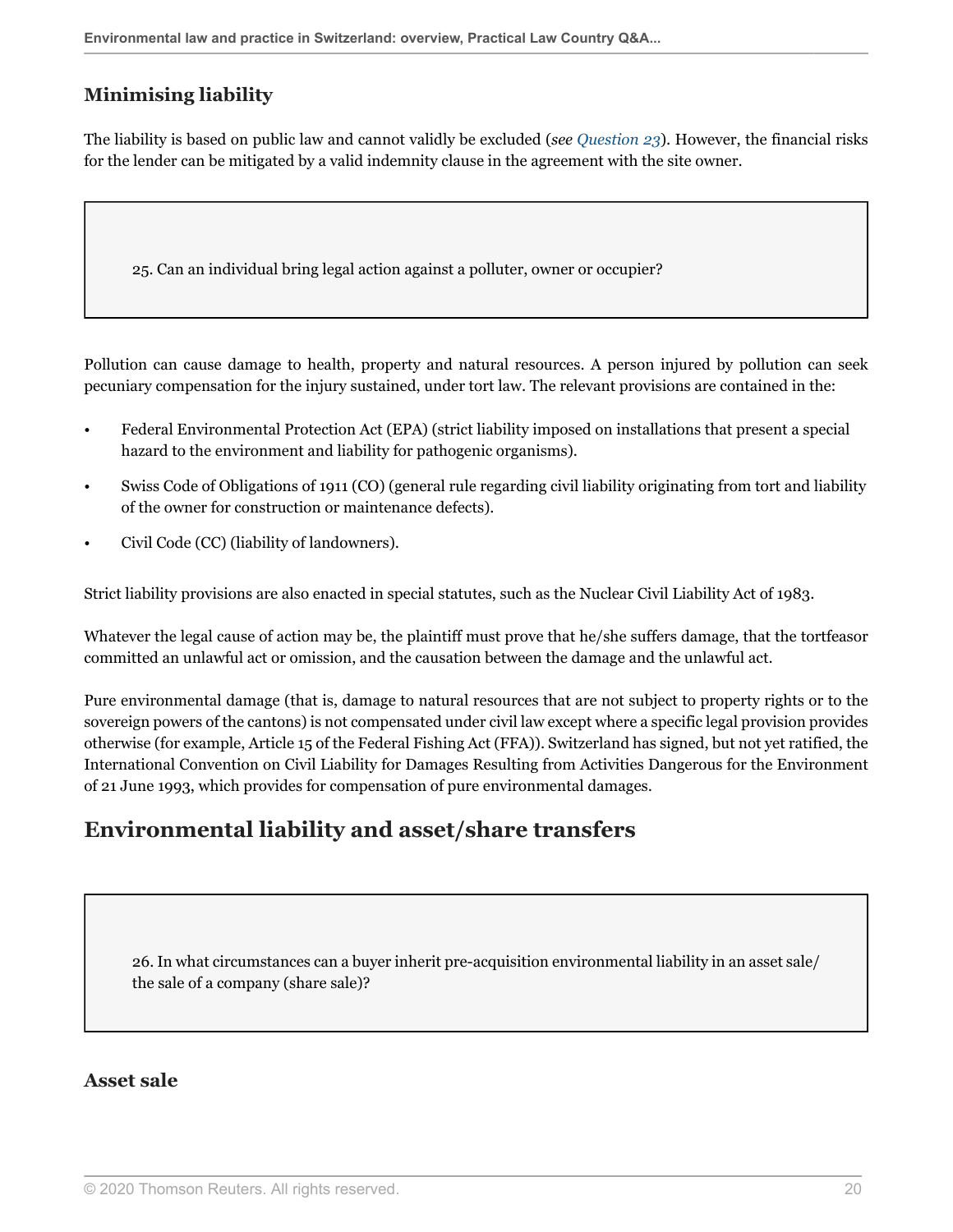As some environmental liabilities are tied to the facility or to the industrial site itself, environmental risks or liabilities can pass to the buyer through asset deals. Further, liabilities attached to past operation or activities can be transferred to the takeover company in the case of a transfer of business, even though no liability claim is pending or known at the time of the transfer.

Special attention must be paid to possible contamination of soil and groundwater, and disposal of waste. The buyer must ensure that the seller complied with environmental legal requirements relating to the assets in question. The buyer generally requests warranties and indemnifications to cover these risks.

### **Share sale**

In a share deal, environmental liabilities remain with the target company and, therefore, the buyer indirectly acquires these risks. The buyer (shareholder) can only become directly liable to the extent that the corporate veil is lifted, which can only occur in exceptional circumstances as an application of the abuse of right theory. Share purchase agreements often provide for representations and warranties, as well as for indemnification obligations with respect to environmental aspects.

27. In what circumstances can a seller retain environmental liability after an asset sale/a share sale?

#### **Asset sale**

Some environmental liabilities are not tied to the assets themselves (the "property of production") but to a specific conduct (operational activities). In these cases, the seller remains liable (except in the case of a merger or transfer of assets and liabilities, or in cases where the competent authorities agree with the transfer of liabilities to the buyer).

#### **Share sale**

In a share deal the seller may retain his environmental liability if he/she is deemed a polluter by behaviour and has contributed to the contamination together with the target company.

28. Does a seller have to disclose environmental information to the buyer in an asset sale/a share sale?

In an asset deal, such as a real estate transaction, it is usually recognised that the seller must disclose environmental information to the buyer, unless they are both professional. As a rule, from a buyer's perspective, it is important to require representations and warranties together with an indemnification from the seller.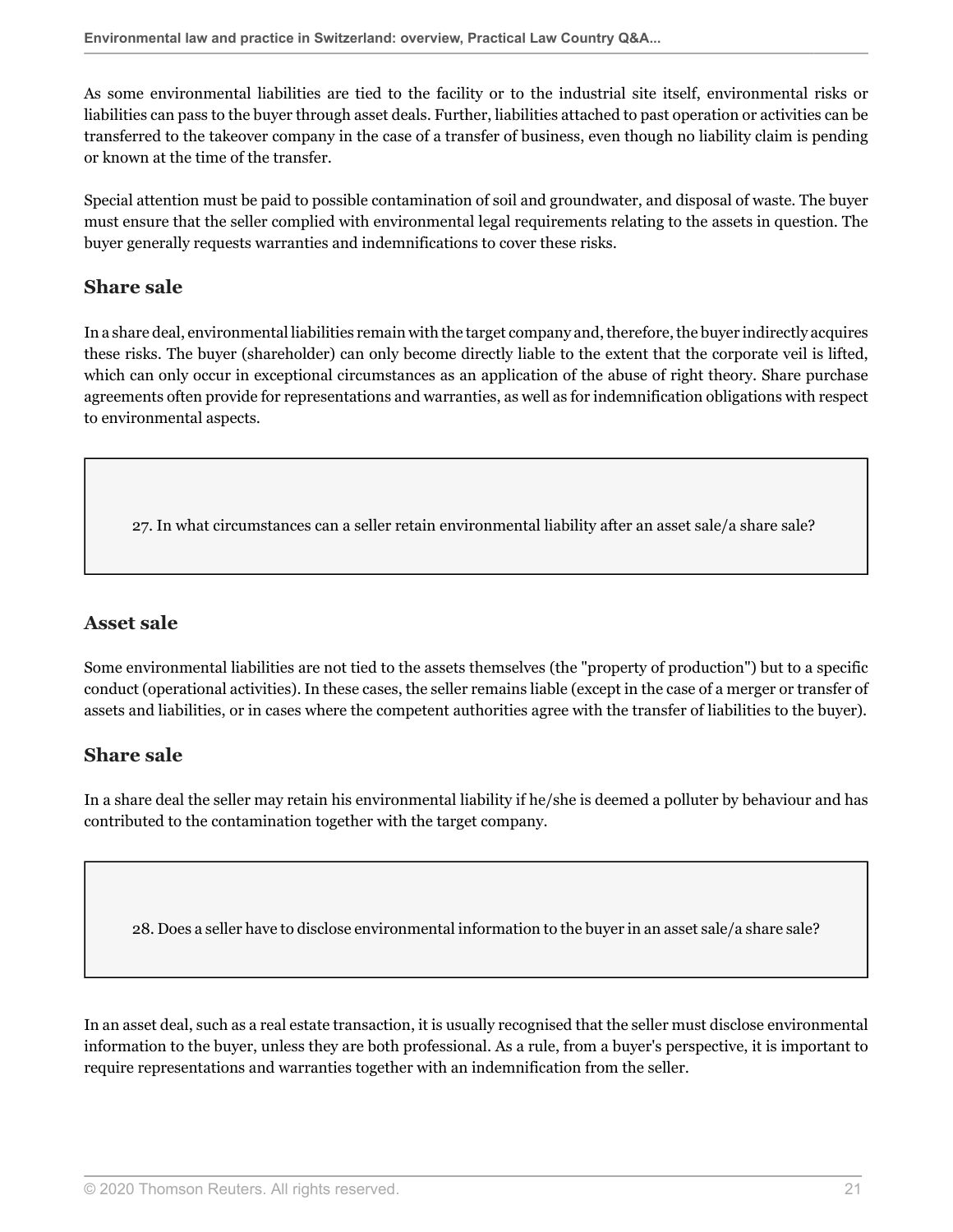29. Is environmental due diligence common in an asset sale/a share sale?

### **Scope**

The environmental aspects to be considered in M&A transactions depend on the specific activities the target company is carrying out or has carried out. It is common to conduct environmental due diligence. Special attention must be paid to existing and past enforcement or compliance procedures, in particular in the field of air pollution, noise abatement, soil pollution and the remediation of contaminated sites, waste disposal and the prevention of hazardous accidents. The buyer should carefully analyse the liabilities attached to past and present activities based both on public and private law.

### **Types of assessment**

An environmental due diligence includes the following assessments:

- **System boundary (scope).** The scope of the object to be acquired must be precisely defined. This also includes former operating locations of the object of purchase at which subsoil pollution may have been caused.
- **Surrounding area.** The surrounding area is of particular importance in environmental due diligence. On the one hand, the operation can be affected by environmental influences. On the other hand, influences of the operation on the environment must be considered.
- **History of the company**. The history of the company has a special significance, especially with regard to possible burdens in the building structure or subsoil caused by the activities and processes in the past. The history of the company is recorded by the land register, the commercial register, interviews with long-time employees, a review of the company archives, old plans and national maps as well as old aerial photographs.
- **Environmental aspects**. Among others, the following environmental aspects are of importance and are checked on site:
	- consumption of resources (energy, water);
	- emissions of polluting substances into the air;
	- loads in the subsoil, soil and building fabric (contaminated sites).
- **Conclusion**. The results of the assessments are summarised and the cost risks are estimated.

#### **Environmental consultants**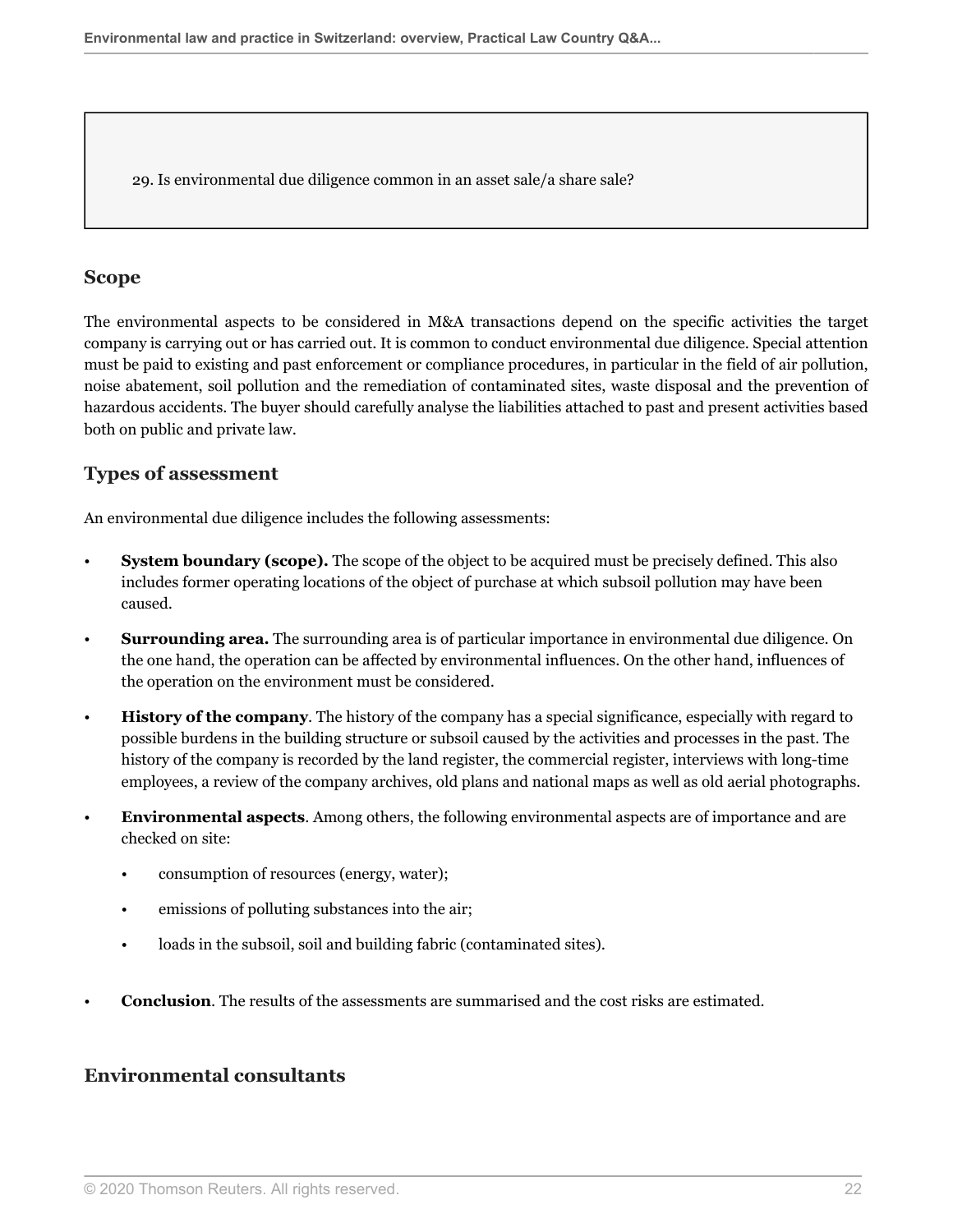Environmental consultants are usually consulted in transactions involving substantial real estate and in particular if such real estate was or is used for industrial operations and/or if the purchaser intends to build on that real estate.

The most important way for the consultant to avoid liability is to take appropriate measures to ensure the fulfilment of their own duty of care. Apart from this, the consultant can avoid or reduce liability risks with the following precautions:

- **Definition of the order**. The first step is to clearly define the mandate and the consultant's area of responsibility. It is also possible for the consultant to contractually stipulate a certain standard for their own activities to provide clarity about the scope of their activities (even if the duty of care of the consultant cannot be contractually excluded).
- **Disclaimer of liability**. Since the parties have the right to regulate their contractual legal relations by mutual agreement, including liability issues, exclusion clauses are possible. However, there are various barriers to far-reaching exclusion clauses in contract law. The diligence of the consultant is the central content of the contractual relationship. Accordingly, the duty of diligence cannot be waived. Under the Code of Obligations (*Article 100*), it is not possible to contractually exclude liability for intentional and grossly negligent damage.

30.Are environmental warranties and indemnities usually given and what issues do they usually cover in an asset sale/a share sale? Are there usually time limits or financial caps on environmental warranties and indemnities?

Representations and warranties usually relate to:

- Past and present compliance with environmental legal provisions.
- The possession of all necessary operating permits.
- Entry of the related site in the register of polluted sites.
- The absence of claims, proceedings or investigations regarding environmental issues and compliance.
- The fact that the seller duly disclosed all relevant environment-related facts.

Standard representations and warranties may not be adequate in the particular transaction at hand and must be carefully worded to reflect the existing or potential environmental liabilities. It is also recommended to use the terminology of the relevant environmental statutes.

Warranties and indemnities depend on the particular case. They are typically limited both in time and amount.

## **Reporting and auditing**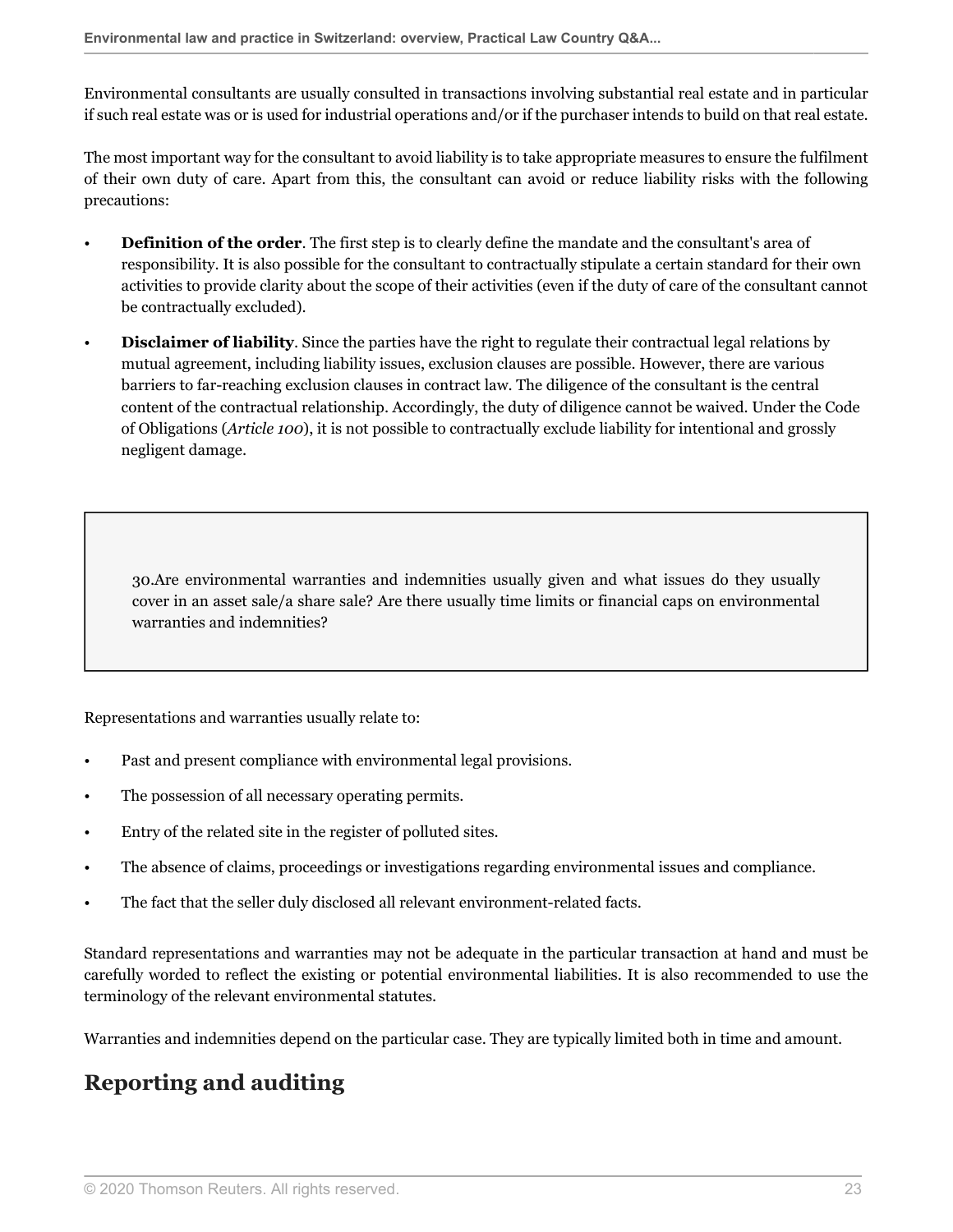<span id="page-23-0"></span>31. Do regulators keep public registers of environmental information? What is the procedure for a third party to search those registers?

### **Public registers**

Various environmental statutes provide for the duty to disclose to governmental authorities information on air and water emissions and rejects into the environment. Further, the Federal Ordinance on the Register relating to Pollutant Release and the Transfer of Waste and of Pollutants in Waste Water (PRTRO) ensures public access to information on pollutants released into the water, the air or the soil by listed installations and plants. Reporting happens on a yearly basis. In addition, governmental agencies keep publicly available registers of polluted sites.

## **Third party procedures**

The Federal Act on Freedom of Information in the Administration of 2004 (FolA) seeks to promote transparency with regards to the Federal administration's activities. Any person can inspect official documents and obtain information from the federal authorities. Similar rules apply at the cantonal level. Further, in 2014, Switzerland ratified the Aarhus Convention which seeks to improve access to environmental information. Citizens can review official documents with environmental content.

32. Do companies have to carry out environmental auditing? Do companies have to report information to the regulators about environmental performance?

## **Environmental auditing**

Everyone is obliged to provide the authorities (on request) with the information required to enforce the Federal Environmental Protection Act (EPA) and, if necessary, to conduct or acquiesce in the conduct of enquiries (*Article 46 § 1, EPA*).

## **Reporting requirements**

See *[Question 31](#page-23-0)*.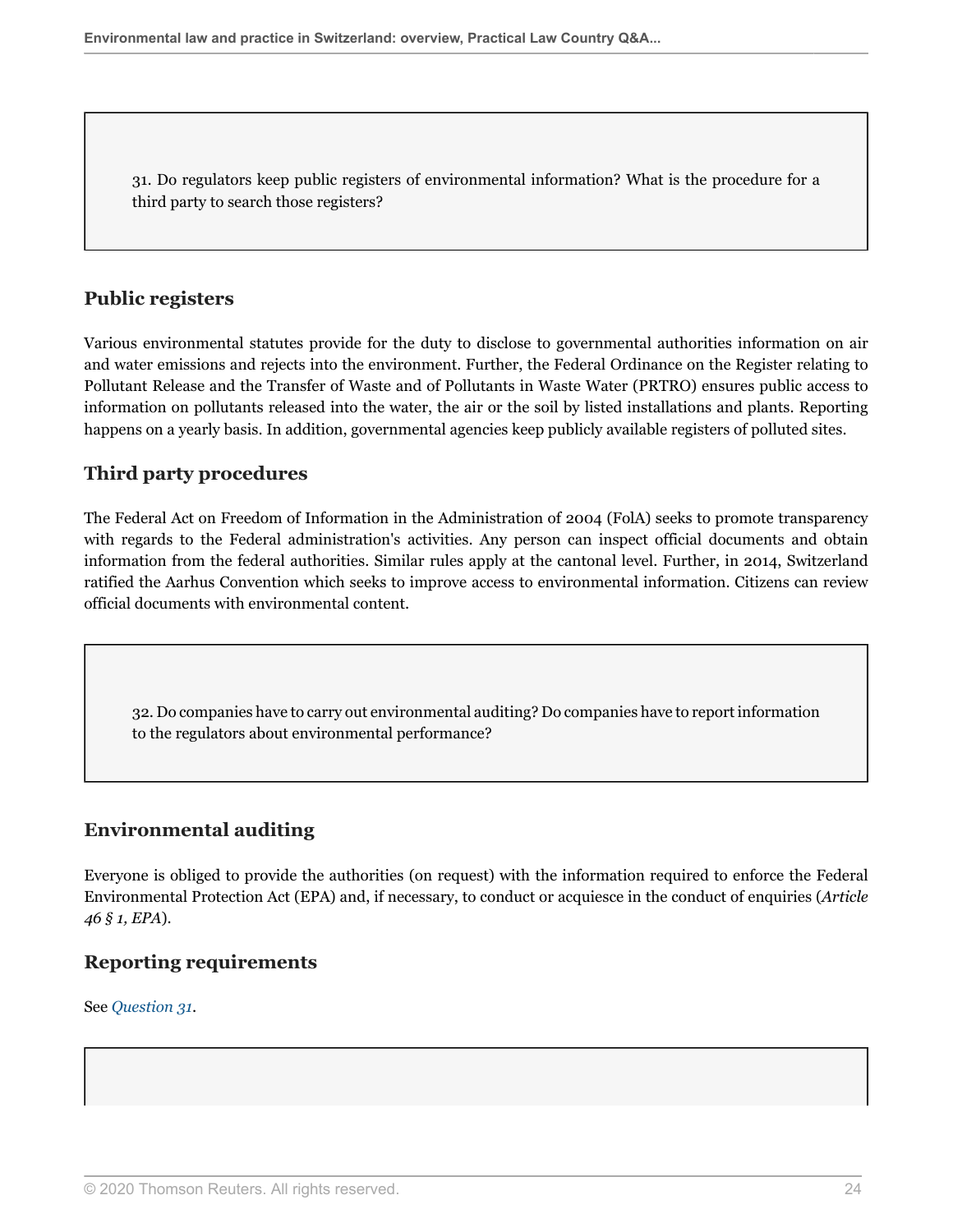33. Do companies have to report information to the regulators and the public about environmental incidents (such as water pollution and soil contamination)?

There is no general duty to report environmental incidents under the Federal Environmental Protection Act (EPA). However, several statutory provisions provide for such an obligation regarding specific incidents (for example, a leak of liquids which may pollute the waters or the occurrence of a hazardous accident).

34. What powers do environmental regulators have to access a company?

Administrative authorities can both:

- Request all necessary information from the operators to carry out their duties.
- Rely on the usual data and information compiled in the due course of monitoring compliance.

They can issue injunctions and orders that may be challenged in legal proceedings within the administration and in court.

<span id="page-24-0"></span>35. What obligations are there on companies to report on environmental issues in their annual corporate reports?

There are no specific requirements for environmental issues. However, companies that must publish annual corporate reports must include information on environmental issues if they have, or are expected to have, a material impact on the financial situation of the company and to make appropriate provisions.

36. What mandatory GHG, carbon reporting or transparency requirements apply to corporates, including as part of their annual corporate reporting requirements? Is reporting in accordance with the Task Force on Climate-related Financial Disclosures (TCFD) recommendations? Do any voluntary GHG reporting schemes exist?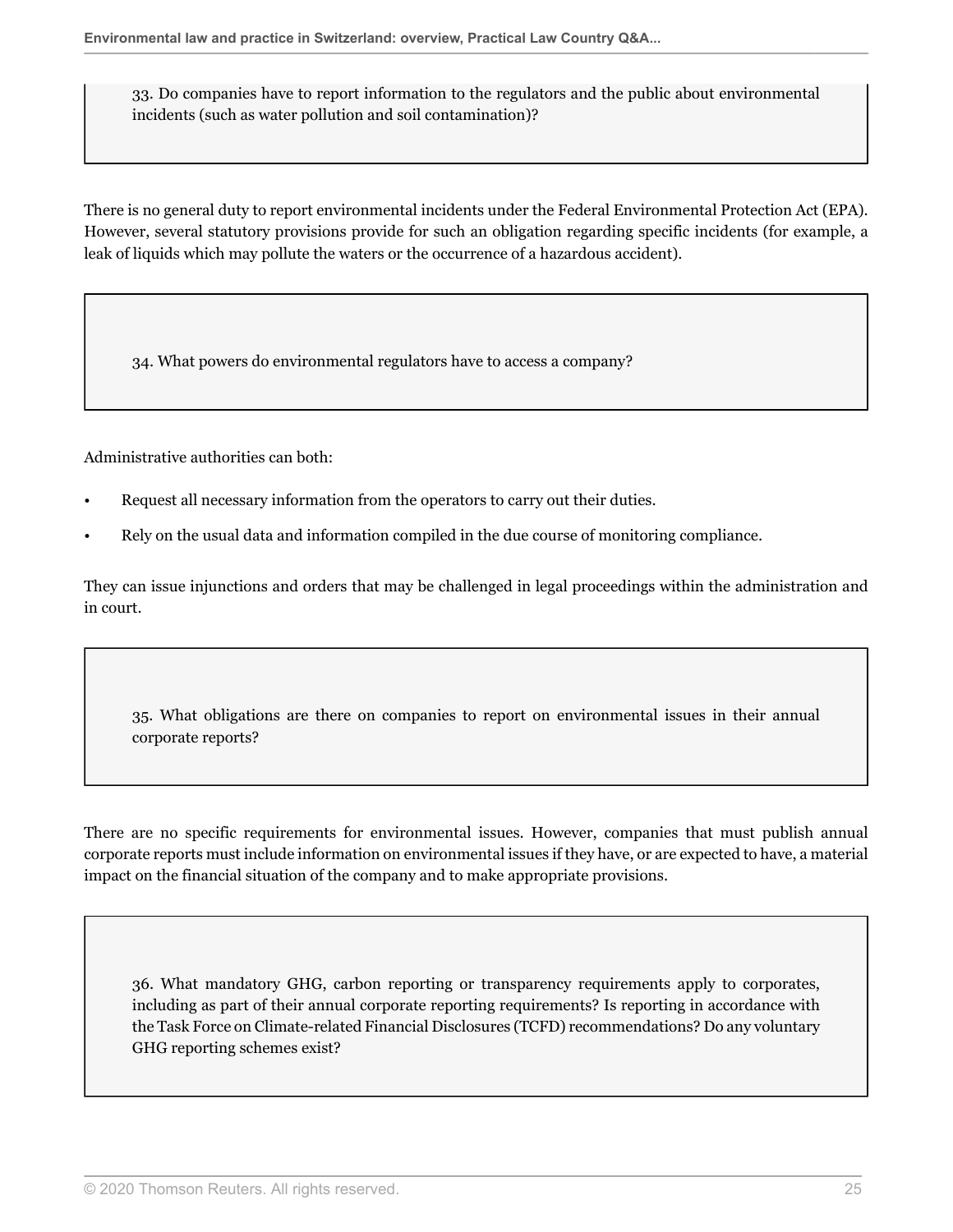### **Mandatory requirements**

There is no mandatory reporting obligation for companies regarding environmental issues in their annual corporate reports (*see [Question 35](#page-24-0)*). However, several laws provide a reporting obligation that can be accessible to the public. For example, the CO2 Act obliges the operators of installations and the operators of aircraft to annually report to the federal government on their greenhouse gas emissions (*Article 20*).

### **Voluntary schemes**

The Federal Council welcomes the work of the TCFD and primarily supports the voluntary efforts of financial market players. The Federal Council therefore lays the foundation and is actively committed to internationally comparable measurement methods and standards. In 2017, for example, the Federal Office for the Environment (FOEN) and the State Secretariat for International Financial Matters (SIF) initiated voluntary and free 2-degree Celsius scenario analyses of stock portfolio and corporate bond portfolios for all Swiss pension funds and insurance companies. It is up to the participants whether they disclose their results, as recommended by the TCFD guidelines. The Confederation aims to periodically record the effects of voluntary efforts on the climate and thus create incentives for financial institutions to take action on a voluntary basis.

37. What corporate governance requirements apply in relation to climate change?

Stock exchange rules deal with sustainability and climate risks for listed companies. According to the Corporate Governance Directive of the Swiss Stock Exchange (RLCG), issuers can use an opting-in clause to commit to prepare sustainability reports in accordance with an internationally recognised standard and publish them on their website (*Article 9, RLCG*).

## **Environmental insurance**

38. What types of insurance cover are available for environmental damage or liability and what risks are usually covered? How easy is it to obtain environmental insurance and is it common in practice?

## **Types of insurance and risk**

Common business liability insurance is available for environmental damage but is typically limited to sudden and accidental damage.

## **Obtaining insurance**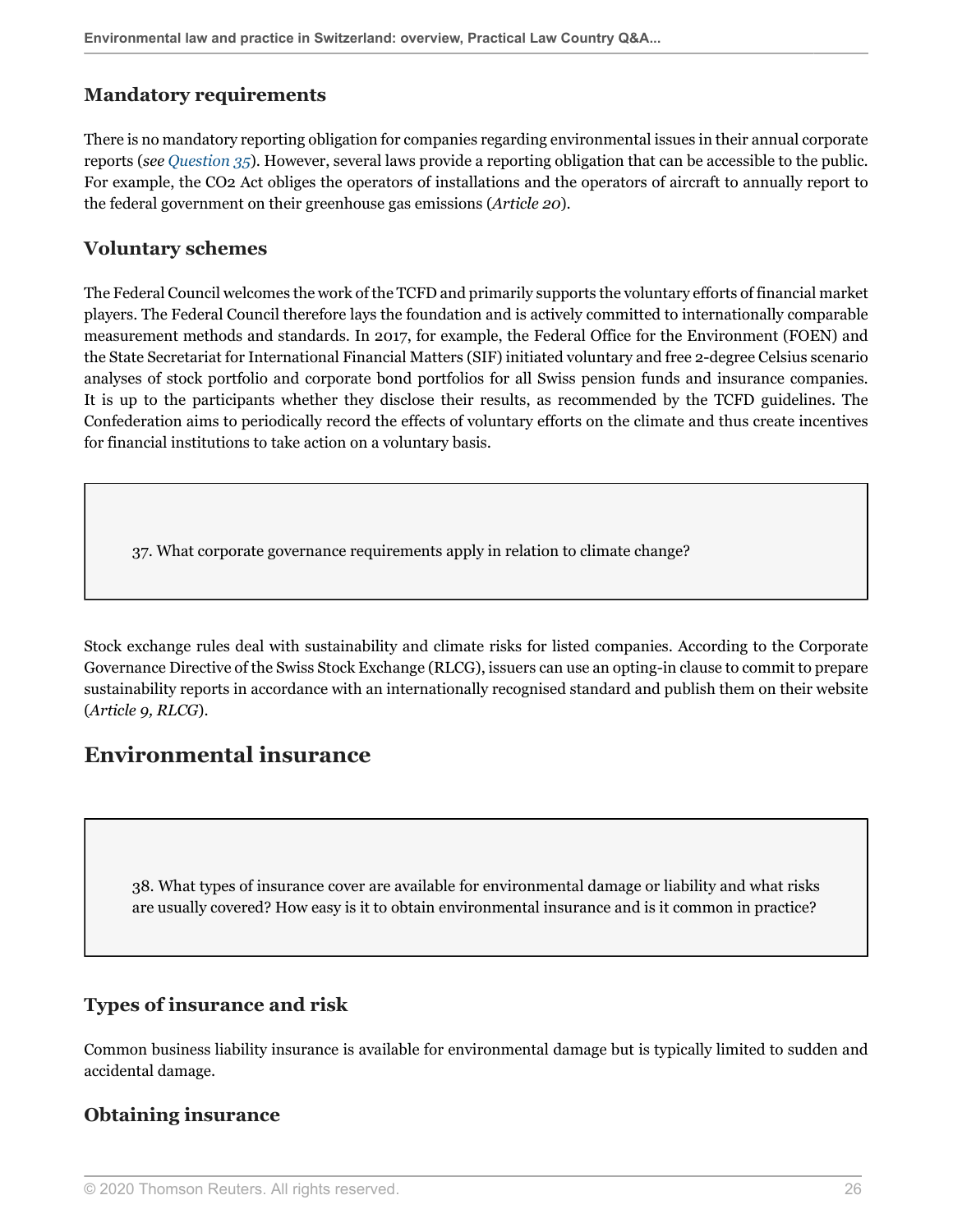Other types of environmental insurance (such as insurance to cover remediation costs of a polluted site or coverage for gradual pollution) may be available but are not common.

## **Environmental taxes**

39. What are the main environmental taxes?

Taxes are levied on volatile organic compounds (VOC), extra light heating oil and thermal fuels. Biofuels can be exempted from tax on request.

#### **Tax liability**

The persons liable to pay the environmental taxes are defined in the Customs Act and Petroleum Tax Act. They are, usually, importers, producers and manufacturers in Switzerland.

#### **Tax rates**

The following tax rates apply (for example):

- Volatile organic compounds: CHF3 per kilogramme of VOCs.
- Extra light heating oil: 0.3 centimes per litre (*[www.ezv.admin.ch/ezv/de/home/information-firmen/](http://www.ezv.admin.ch/ezv/de/home/information-firmen/steuern-und-abgaben/einfuhr-in-die-schweiz/mineraloelsteuer.html) [steuern-und-abgaben/einfuhr-in-die-schweiz/mineraloelsteuer.html](http://www.ezv.admin.ch/ezv/de/home/information-firmen/steuern-und-abgaben/einfuhr-in-die-schweiz/mineraloelsteuer.html)*).
- Unleaded petrol: 73.12 centimes per litre.
- Diesel: 75.87 centimes per litre.
- Coal and other fossil fuels: CHF96 per tonne of CO2.

## **Reform**

40.Are there any proposals for significant reform of environmental law?

#### *S*everal reforms are pending including: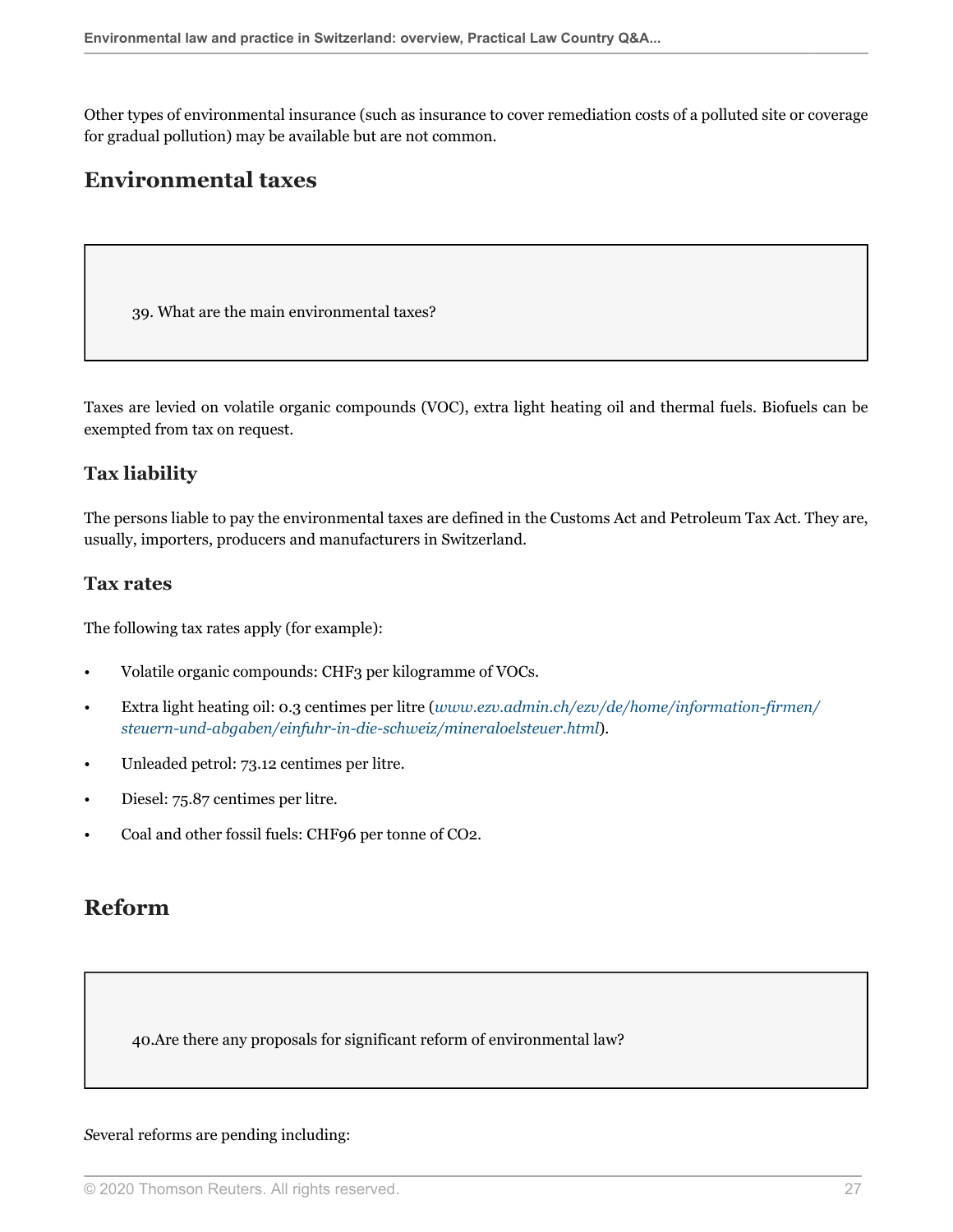- **Group responsibility initiative**. The popular constitutional initiative for "responsible companies to protect people and the environment" (Group Responsibility Initiative) was submitted in 2016 to the Federal Council. It calls for the introduction of a new constitutional provision that would set out the obligation for companies with headquarters, head offices or principal places of business in Switzerland to respect internationally recognised human rights and environmental standards both in Switzerland and abroad. Firms that would not provide evidence of such diligence would be held responsible for the damage caused by the foreign companies they control when they violate human rights internationally recognised or international environmental standards. The parliamentary debates around the initiative are ongoing as two counter-projects to the initiative have been elaborated. The debates were interrupted to the current COVID-19 crisis and it remains unclear to date when the initiative and the counter-projects will be put to vote.
- The CO2 Act is being revised (*see [Question 9](#page-6-0)*).

**Contributor profiles**

**Isabelle Romy, Partner**

**FRORIEP Legal AG T** +41 44 386 60 00 **F** +41 44 383 60 50 **E** *[iromy@froriep.ch](mailto:iromy@froriep.ch)* **W** *[www.froriep.com](http://www.froriep.com)*

**Professional qualifications.** Switzerland, Lawyer

**Areas of practice.** Environmental and construction law; real estate; international litigation and arbitration in banking and commercial matters.

**Languages.** German, English, French

**Professional associations/memberships.** Swiss Arbitration Association (ASA); Zurich Bar Association and Swiss Bar Association; Swiss Association for Environmental Law; teaching environmental and construction law at the Federal Institute of Technology in Lausanne (EPFL) since 1996; lecturer on environmental law and contaminated sites in the education programme led by the Swiss Bar Association for attorneys who specialise in real estate and construction law.

**Publications.** See *<http://froriep.com>*

**Benjamin Dürig, Counsel**

#### **FRORIEP Legal AG**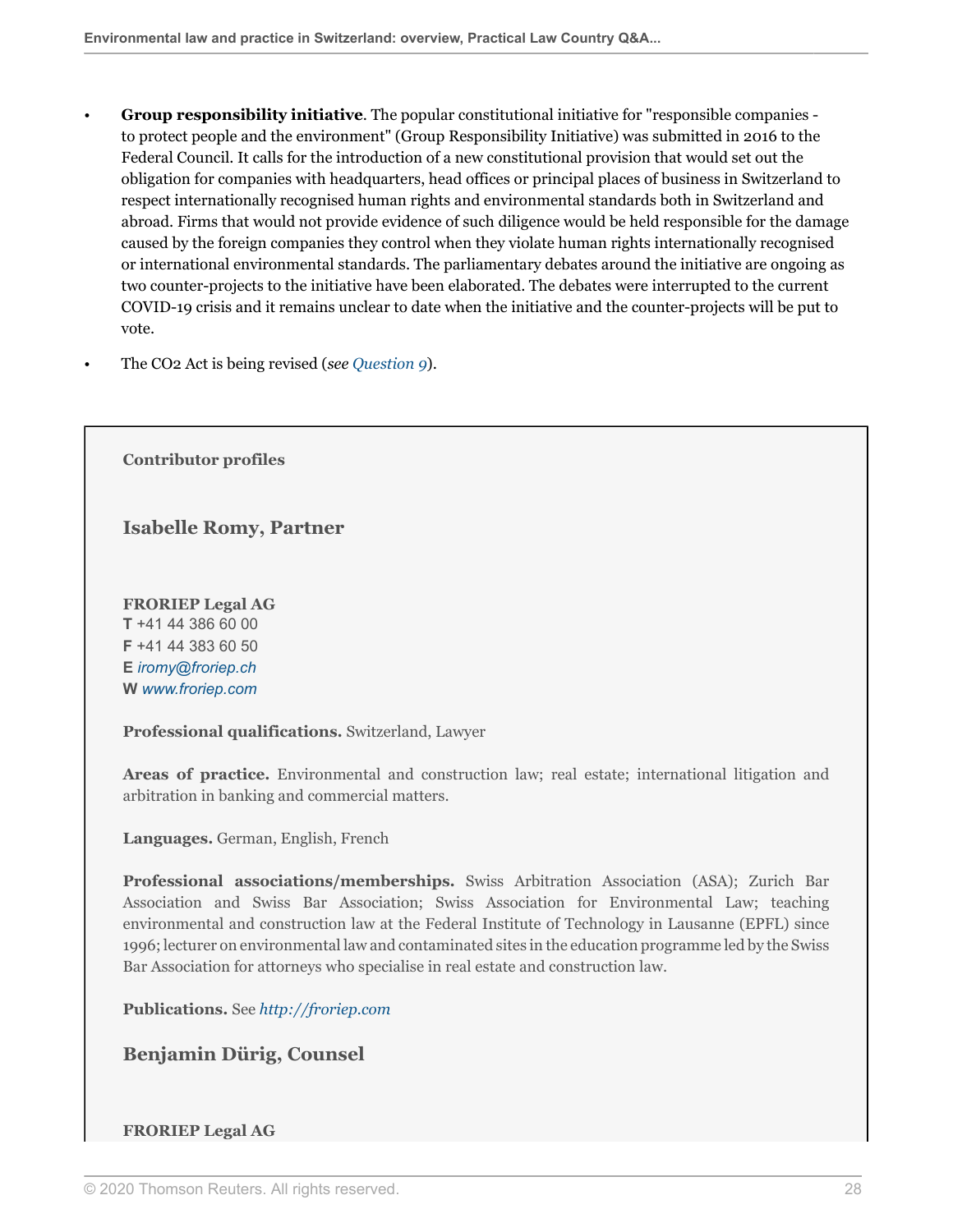**T** +41 44 386 60 00 **F** +41 44 383 60 50 **E** *[bduerig@froriep.ch](mailto:bduerig@froriep.ch)* **W** *[www.froriep.com](http://www.froriep.com)*

**Professional qualifications.** Switzerland, Attorney-at-law

**Areas of practice.** Real estate (including environmental law); mergers and acquisitions; banking and finance; corporate and commercial.

**Languages.** German, French, English

**Professional associations/memberships.** Zurich Bar Association; Swiss Bar Association; Franco-Swiss Chamber for Trade and Industry; International Association of Young Lawyers (AIJA).

**Publications.** See *<http://froriep.com>*

#### **Romina A. Brogini, Senior Associate**

## **FRORIEP Legal AG**

**T** +41 44 386 60 00 **F** +41 44 383 60 50 **E** *[rbrogini@froriep.ch](mailto:rbrogini@froriep.ch)* **W** *[www.froriep.com](http://www.froriep.com)*

**Professional qualifications.** Switzerland, Attorney at law

**Areas of practice.** Real estate; litigation; public commercial and construction law; arbitration; competition law.

**Languages.** German, Italian, English, French

**Professional associations/memberships.** Zurich Bar Association; Swiss Bar Association; Franco-Swiss Chamber for Trade and Industry; International Association of Young Lawyers (AIJA).

**Publications.** *[https://www.froriep.com/en/people/romina-a-brogini/](https://www.froriep.com/en/people/romina-a-brogini/ )*

**Marzella Grando, Trainee**

**FRORIEP Legal AG T** +41 44 386 60 00 **F** +41 44 383 60 50 **E** *[mgrando@froriep.ch](mailto:mgrando@froriep.ch)* **W** *[www.froriep.com](http://www.froriep.com)*

**Professional qualifications.** Switzerland, MLaw